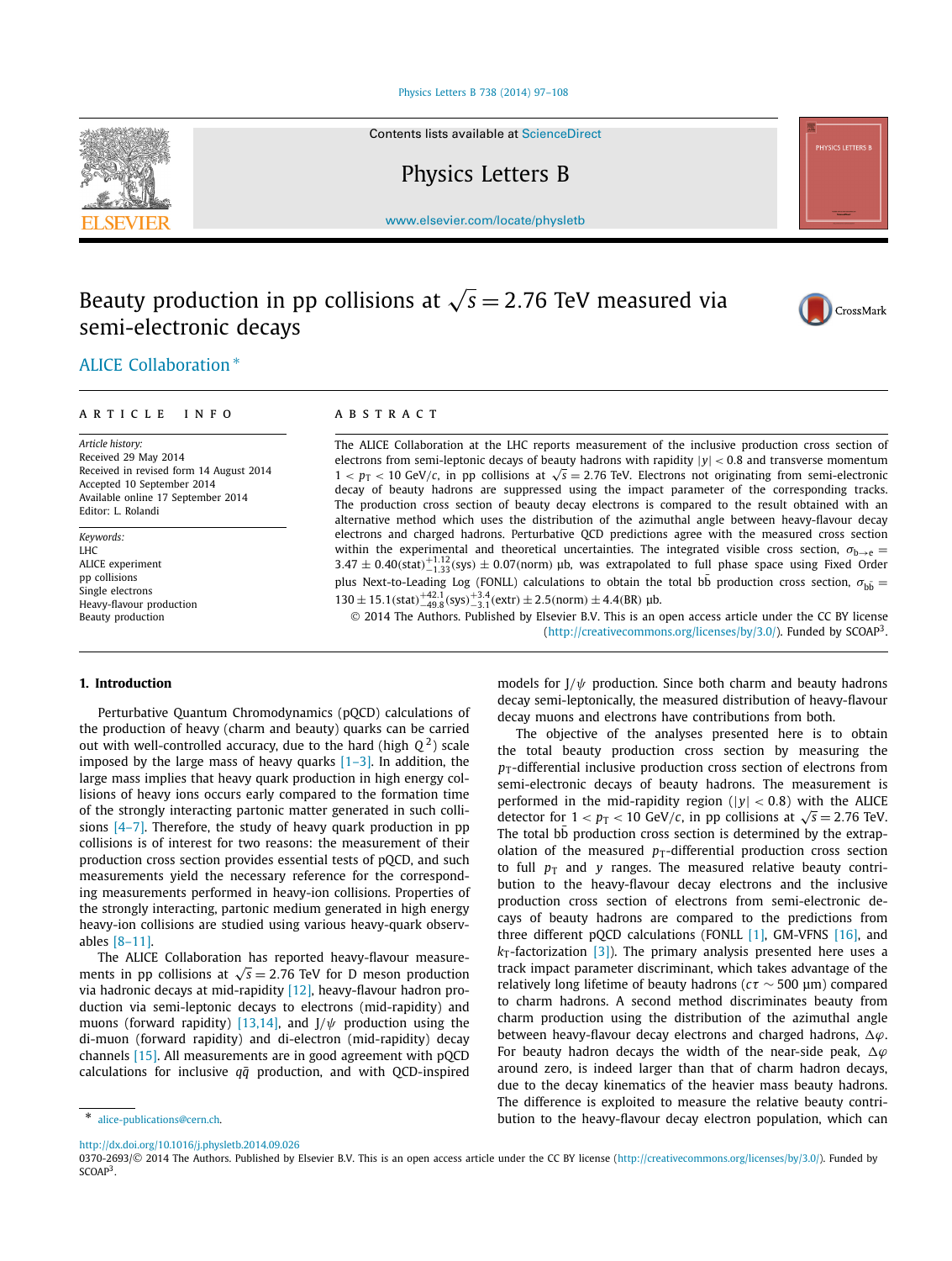<span id="page-1-0"></span>be used along with the measured heavy-flavour electron spectrum to compute the production cross section of electrons from beauty hadron decays.

#### **2. Event and track selection**

The data set used for these analyses was recorded during the 2011 LHC run with pp collisions at  $\sqrt{s} = 2.76$  TeV. The Minimum Bias (MB) collisions were triggered using the V0 scintillator detectors, located in the forward (2.8  $< \eta < 5.1$ ) and backward ( $-3.7 <$ *η* < −1.7) regions, and the Silicon Pixel Detector (SPD), which is the innermost part of the Inner Tracking System (ITS). The SPD consists of two cylindrical layers of hybrid silicon pixel assemblies, covering <sup>a</sup> pseudo-rapidity interval |*η*| *<* <sup>2</sup>*.*0 and |*η*| *<* <sup>1</sup>*.*4 for the inner and outer layer, respectively. Both the V0 and SPD detectors cover the full azimuth. The MB trigger required at least one hit in either of the V0 scintillator detectors or in the SPD, in coincidence with the presence of an LHC bunch crossing. Additional details can be found in  $[12]$ . The MB trigger cross section was measured to be 55.4  $\pm$  1.0 mb using a van der Meer scan [\[17\].](#page-6-0) A fraction of MB events were triggered independently of the read-out state of the Silicon Drift Detector (SDD), which equips the two intermediate layers of the ITS. The Electromagnetic Calorimeter (EMCal) is a sampling calorimeter based on Shashlik technology, covering <sup>a</sup> pseudo-rapidity interval |*η*| *<* <sup>0</sup>*.*7 and covering <sup>100</sup>◦ in azimuth [\[18\].](#page-6-0) The EMCal Single Shower (SSh) trigger system generates a fast energy sum (800 ns) at Trigger Level 0 for overlapping groups of  $4 \times 4$  ( $\eta \times \varphi$ ) adjacent EMCal towers, followed by comparison to a threshold energy [\[19\].](#page-6-0) The data set recorded with the EMCal trigger required that the MB trigger condition was fulfilled, and that at least one SSh sum exceeded a nominal threshold energy of 3.0 GeV. The results reported are based on 51.5 million MB events (integrated luminosity of 0.9  $nb^{-1}$ ) and 0.64 million EMCal triggered events (integrated luminosity of 14.9 nb<sup>-1</sup>). The impact parameter analysis was performed solely on the MB sample. The method based on the distribution of the azimuthal angle between heavyflavour decay electrons and charged hadrons (i.e. electron–hadron correlation) was done using both the MB and EMCal trigger samples. In the offline analysis, events which satisfied the trigger conditions were required to have a collision vertex with at least two tracks pointing to it and the vertex position along the beam line to be within  $\pm 10$  cm of the nominal centre of the ALICE detector.

Charged particle tracks were reconstructed offline using the Time Projection Chamber (TPC) [\[20\]](#page-6-0) and the ITS [\[21\].](#page-6-0) To have a homogeneously reconstructed sample of tracks, the SDD points were always excluded from the track reconstruction used for these analyses. EMCal clusters were generated offline via an algorithm that combines signals from adjacent EMCal towers. The cluster size was constrained by the requirement that each cluster contains only one local energy maximum. In the case of the EMCal-based analysis, charged tracks were propagated to the EMCal and matched to clusters in the EMCal detector. The matching required the difference between the cluster position and track extrapolation at the EMCal surface to be smaller than 0.025 units in *η* and 0.05 radians in *ϕ*.

Electrons were identified using the TPC, Time of Flight (TOF), and EMCal detectors [\[13\].](#page-6-0) Background hadrons, in particular charged pions, were rejected using the specific energy loss, d*E/*d*x*, of charged particles measured in the TPC. Tracks were required to have a d*E/*d*x* value between one standard deviation below and three standard deviations above the expected value for electrons. In the low momentum region (below 2*.*0 GeV*/c* for the impact parameter analysis and below 2*.*5 GeV*/c* for the correlation analysis) electron candidates were required to be consistent within three standard deviations with the electron time of flight hypothesis. TOF-based discrimination is not efficient at higher transverse



Fig. 1. (Colour online.) (a) Transverse impact parameter  $(d_0)$  distributions of electrons from beauty and charm hadron decays, light hadron decays, and photon conversions obtained with PYTHIA 6 simulations in the electron  $p_T$  range  $1 < p_T <$ 6 GeV*/c*, along with the measured distribution of conversion electrons. The distributions are normalized to the same integrated yield. (b) Ratios of the measured and simulated *d*<sub>0</sub> distributions of conversion electrons in the ranges  $1 < p<sub>T</sub> < 6$  GeV/*c*.

momentum and the TOF was not required. The EMCal-based correlation analysis required *E/p* to be within a window of 0.8 and 1.2 times the nominal value of  $E/p$  for electrons, where *E* is the energy deposited in the EMCal and *p* is the track momentum measured in the tracking system. Tracks were required to have hits in the SPD in order to suppress the contribution of electrons that originated from photon conversions in the inner tracking detector material and to improve the resolution on the track impact parameter.

#### **3. Analysis**

#### *3.1. Impact parameter technique*

The measured electron sample contains contributions from beauty and charm hadron decays, along with background sources. The background is primarily composed of electrons from photon conversions in the beam-pipe and ITS material,  $\pi^0$  and *η* Dalitz decays, and di-electron decays of light neutral vector mesons. The relative contribution of electrons from beauty hadron decays can be enhanced by selecting on the displacement of electron tracks from the primary vertex of the pp collision, as described in detail in [\[22\].](#page-6-0)

The relatively long lifetime of beauty hadrons was exploited by selecting on the transverse impact parameter  $(d_0)$ , which is the projection of the charged track distance of closest approach to the primary vertex vector onto the transverse plane, perpendicular to the beam line. The sign of  $d_0$  is given according to the track position relative to the primary vertex after the track has been spatially extended in the direction perpendicular to its  $p_T$  vector. The resolution of  $d_0$  is better than 85 µm for  $p_T > 1$  GeV/*c*. Fig. 1(a) shows the impact parameter distribution for all significant contributions to the measured electron sample in the range  $1 < p_T < 6$  GeV/*c*. The distributions were obtained using a Monte Carlo (MC) simulation with GEANT3  $[23]$ , where the pp collisions were produced using the PYTHIA 6 event generator (Perugia-0 tune) [\[24\].](#page-6-0) Each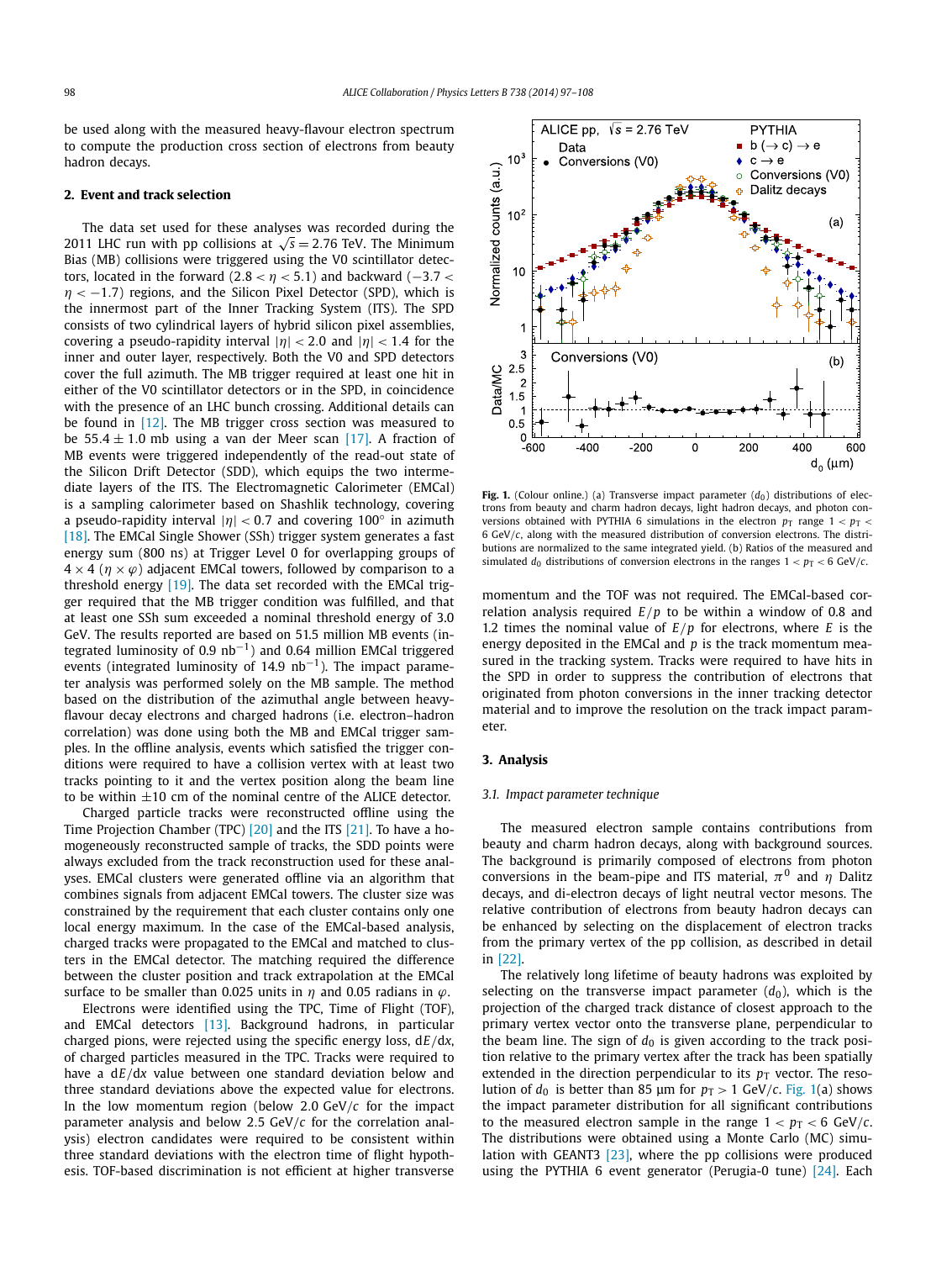

**Fig. 2.** (Colour online.) Raw spectrum of electrons from the impact parameter analysis (open circles) compared to background sources (from charm hadron decays, photon conversions, Dalitz decays, and hadron contamination) as a function of  $p_T$ . The background sources originating from light flavour hadrons were obtained using a MC simulation and reweighted according to the  $\pi^0$   $p_T$  spectrum measured with ALICE [\[25\].](#page-6-0) The charm hadron decay background was estimated using the charm hadron spectra measured with ALICE [\[26\].](#page-6-0) The raw yield after background sources are subtracted is also shown (filled circles). The error bars represent the statistical uncertainties.

source has a distinct  $d_0$  distribution. The  $d_0$  distribution of electrons from Dalitz decays is relatively narrow compared to that from beauty hadron decays, since Dalitz electrons are effectively generated at the collision vertex. The charm hadron decay and conversion electron  $d_0$  distributions are broader than that of the Dalitz decay distribution since they emerge from secondary vertices, but are not as broad as those from beauty decays. For comparison, the *d*<sup>0</sup> distribution of conversion electrons from data is also shown in the figure. This pure sample of electrons from photon conversions in the detector material was identified using a V0-finder and an optimized set of topological selection requirements. [Fig. 1\(](#page-1-0)b) shows the ratio of the impact parameter distribution from data to that from simulation in the range  $1 < p<sub>T</sub> < 6$  GeV/*c*. The ratio is close to unity, showing good agreement of the simulation and measurement of photon conversion electron candidates.

A selection on the transverse impact parameter  $d_0$  was applied in order to maximize the signal to background (S/B) ratio of electrons from beauty hadron decays. The requirement on the minimum impact parameter is  $p_T$  dependent, since the width of the  $d_0$  distribution depends on  $p_T$ . The S/B ratio varies with  $p_T$ due to different impact parameter selection efficiency for the various sources. Therefore, separate  $p_T$ -dependent parameterizations of the  $d_0$  selection requirement were obtained for the analyses which utilize TPC-TOF and TPC-only for electron selection. Electron candidates accepted for the TPC-TOF analysis satisfied the condition  $|d_0| > 64 + 480 \cdot \exp(-0.56p_T)$  (with  $d_0$  in µm and  $p_T$  in GeV/*c*), while  $|d_0| > 54 + 780 \cdot \exp(-0.56p_T)$  was required for the TPC-only analysis.

The raw  $p_T$  distribution of electrons, after the application of track selection criteria, is shown in Fig. 2, along with the  $p<sub>T</sub>$  distributions of electrons from the various background sources (charm hadron decays, photon conversions, Dalitz/di-electron decays, and hadron contamination). The background distributions were obtained from a MC simulation, with GEANT3. The  $p_T$  distributions of the background sources were normalized to the total number of events which passed the event selection requirements, and were corrected for the efficiency to reconstruct a primary collision vertex. Among all background contributions, Dalitz decay electrons and photon conversions are dominant at low  $p<sub>T</sub>$ , where more than 80% of the background can be attributed to  $\pi^0$  Dalitz decays and conversions of photons from  $\pi^0$  decays. At high  $p_T$  the contribution from charm hadron decays is significant. The contribution from heavy quarkonia decays also becomes significant at high  $p_T$ , although this contribution is strongly suppressed in the analysis since the selection on  $d_0$  strongly suppresses tracks from such decays. The PYTHIA simulation does not precisely reproduce the  $p_T$ -differential spectra of background sources measured in data. Therefore, the sources of background electrons simulated with PYTHIA were reweighted according to the  $\pi^0$   $p_T$  spectrum measured with ALICE [\[25\]](#page-6-0) and were then propagated in the ALICE apparatus using GEANT3. The spectra of other light mesons were estimated via  $m<sub>T</sub>$ -scaling of the  $\pi<sup>0</sup>$  spectrum. The electron background from charm hadron decays was estimated based on the charm hadron spectra measured with ALICE. The D meson production cross sections were obtained by applying <sup>a</sup> √*<sup>s</sup>* scaling to the cross sections measured at  $\sqrt{s}$  = 7 TeV [\[26\].](#page-6-0) The scaling factor was defined as the ratio of the cross sections from the FONLL calculations at 2.76 and 7 TeV. The theoretical uncertainty on the scaling factor was evaluated by varying quark mass and the perturbative scales as described in [\[27\].](#page-6-0) The D meson production cross sections were measured with ALICE, with limited precision and  $p_T$  coverage, in pp collisions at  $\sqrt{s}$  = 2.76 TeV [\[12\].](#page-6-0) These measurements were found to be in agreement with the scaled 7 TeV measurements within statistical uncertainties. A contribution from *Λ<sub>c</sub>* decays was included using the measured ratio  $\sigma(\Lambda_c)/\sigma(D^0 + D^+)$ from ZEUS [\[28\].](#page-6-0) The background electrons surviving the selection criteria, including the condition on  $d_0$ , were subtracted from the measured electron distribution. Hadron contamination was estimated using a simultaneous fit of the electron and the different hadron components of the TPC d*E/*d*x* distribution in momentum slices. The contamination was negligible below 4 GeV*/c* but is significant at higher momenta. At 8 GeV*/c* it was found to be approximately 7%. The contamination was statistically subtracted from the measured electron distribution. The resulting  $p<sub>T</sub>$  distribution is shown as filled circles in Fig. 2.

The electron yield from beauty hadron decays was corrected for geometrical acceptance, track reconstruction efficiency, electron identification efficiency, and efficiency of the  $d_0$  cut. The invariant cross section of inclusive electron production from beauty hadron decays in the range  $|y| < 0.8$  was then calculated using the corrected electron  $p<sub>T</sub>$  spectrum, the number of MB pp collisions and the MB cross section. The details are described in [\[22\].](#page-6-0)

To evaluate systematic uncertainties, the analysis was repeated with modified track selection and Particle IDentification (PID) criteria. The contributions to the systematic uncertainty are listed in [Table 1.](#page-3-0) The systematic uncertainties due to the tracking efficiencies and PID efficiencies are  $^{+15}_{-18}(\pm 15)\%$  for  $p_T < 2$  GeV/*c* (2  $< p_T <$ 6 GeV/*c*). These reach  $\approx_{-40}^{+20\%}$  at 8 GeV/*c* due to the uncertainty of the hadron contamination subtraction, which is  $\approx_{-30}^{+8}$ % at 8 GeV/*c*. Additional contributions to the total systematic uncertainty include the  $d_0$  selection, evaluated by repeating the full analysis with modified selection criteria, and the subtraction of light flavor hadron decay background and charm hadron decay background, which were obtained by propagating the statistical and systematic uncertainties of the light flavor and charm hadron measurements used as analysis input. The light hadron decay background systematic uncertainty includes the uncertainty of the  $m<sub>T</sub>$ -scaling, which is conservatively taken to be 30%. All systematic uncertainties were added in quadrature to obtain the total systematic uncertainty.

#### *3.2. Azimuthal electron–hadron correlation technique*

This analysis is based on the shape of the distribution of the difference in azimuth (*ϕ*) between electrons and hadrons, and in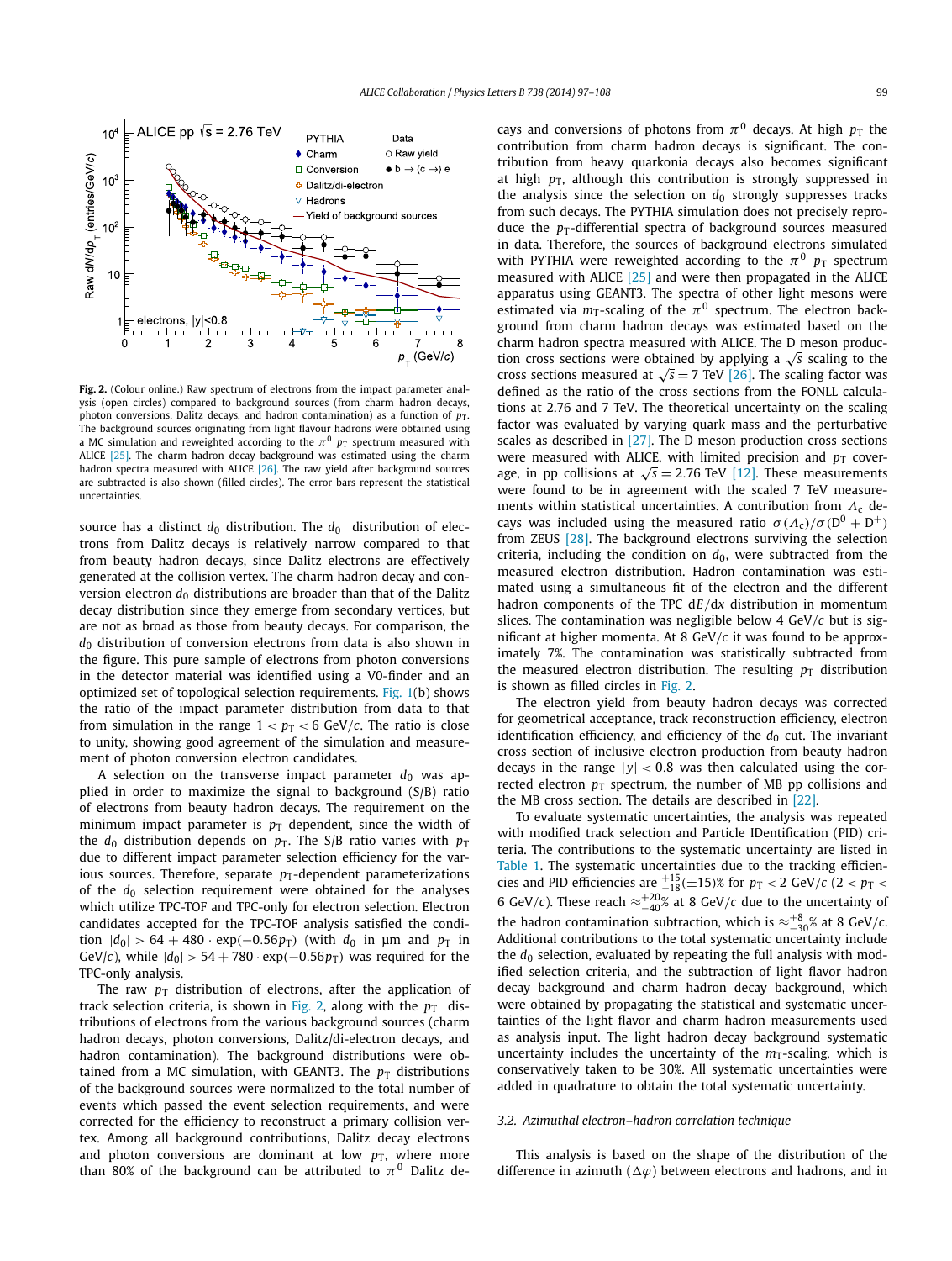#### <span id="page-3-0"></span>**Table 1**

Contributions to the systematic uncertainty of the measurement of electrons from beauty hadron decays with the impact parameter method, for the ranges  $1 < p_T < 2$  GeV/*c* (centre column) and  $2 < p_T < 8$  GeV/*c* (right column). The total systematic uncertainty is calculated as the quadrature sum of all contributions.

| Uncertainty source                  | Systematic uncertainty (%)<br>$1 < p_T < 2$ GeV/c | $2 < p_T < 8$ GeV/c |
|-------------------------------------|---------------------------------------------------|---------------------|
| Track matching                      | $+2$                                              | $\pm 2$             |
| ITS number of hits                  | $\pm 10$                                          | $+10$               |
| Number of TPC clusters for tracking | $+1. -10$                                         | $+1$                |
| Number of TPC clusters for PID      | $+3$                                              | $+3$                |
| TOF PID                             | $+3$                                              | n.a.                |
| TPC PID                             | $+10^{-}$                                         | $+10^{-}$           |
| Track $\eta$ and charge dependence  | $+2$                                              | $+2$                |
| Minimum $d_0$ requirement           | $+15, -25$                                        | $+15$               |
| Light hadron decay background       | $\approx$ 15                                      | $<$ 3               |
| Charm hadron decay background       | $+40, -60$                                        | $<$ 10              |



Fig. 3. (Colour online.) The azimuthal correlation between heavy-flavour decay electrons and charged hadrons, scaled by the number of electrons is shown for (a) the MB events in the  $p_T^e$  range 1.5 to 2.5 GeV/ $c$  and (b) the EMCal events in the *p*e <sup>T</sup> range 4.5 to 6*.*0 GeV*/c*. The diamonds represent the MC distribution for electrons from charm hadron decays, squares are the MC distribution for electrons from beauty hadron decays. The line is the MC fit (Eq. (2)) to the data points (circles).

particular of the peak at *ϕ* around zero (near-side). Due to the different decay kinematics of charm and beauty hadrons, the width of the near-side peak is larger for beauty than for charm hadron decays. This method has been previously used by the STAR exper-iment [\[29\].](#page-6-0) A similar method based on the invariant mass of like charge sign electron–kaon pairs [\[30\]](#page-6-0) was used by the PHENIX experiment to extract a relative beauty contribution to the measured heavy-flavour electron production cross section.

The analysis was performed using the MB and EMCal trigger data sets. Electrons were selected in the range  $1 < p_T < 10$  GeV/*c*. For the MB analysis the selected electrons reached out to a transverse momentum of 6 GeV*/c*, while the analysis using EMCal triggered events selects electrons in the range  $2.5 < p_T < 10$  GeV/*c*.

The electron sample  $(N_{e_{incl}})$  contains electrons from heavyflavour hadron decays and the aforementioned background sources, listed in Section [3.1.](#page-1-0) Di-electron pairs from photon conversions and  $\pi^0$  Dalitz decays dominate at low  $p_T$  and were identified by pairing electrons with oppositely charged partner tracks and calculating the invariant mass ( $M_{e^+e^-}$ ) of each  $e^+e^-$  pair. The distribution for the background electrons is peaked at low *M*<sub>e+e−</sub>, while no correlation signal is present in the low *M*<sub>e+e</sub>– region for the electrons from heavy-flavour decays. These unlike charge-sign (ULS) pairs contain true conversion and Dalitz decay electrons, along with a small fraction of heavy-flavour electrons that were wrongly paired with a background electron. The latter can be identified by calculating the invariant mass of like charge-sign (LS) pairs. Using a MC simulation with GEANT3, where pp collisions are generated using PYTHIA 6 (Perugia-0 tune) and by comparing the ULS and LS invariant mass distribution the selection criteria on *M*<sub>e+e</sub>−, identical for the LS and ULS pairs, were determined. Electrons with *M*e+e<sup>−</sup> *<* 50*(*100*)* MeV*/c*<sup>2</sup> for the EMCal(MB) analysis were identified as background. The background finding efficiency () ranges from ∼20% at low  $p<sub>T</sub>$  to ∼66% for  $p<sub>T</sub>$  above 4 GeV/*c*.

The number of heavy-flavour hadron decay electrons can be expressed as

$$
N_{\rm e_{HF}} = N_{\rm e_{incl}} - \frac{1}{\epsilon} (N_{\rm e_{ULS}} - N_{\rm e_{LS}}), \tag{1}
$$

where  $N_{e_{\text{ULS}}}$  ( $N_{e_{\text{LS}}}$ ) are the number of electrons which formed a ULS(LS) pair with a *M*e+e<sup>−</sup> satisfying the previously mentioned selection criteria. Each electron contribution from Eq. (1) is taken, along with the charged hadrons in the event and the heavyflavour decay electron–hadron azimuthal correlation distribution, 1 *<sup>N</sup>*<sup>e</sup> *(* <sup>d</sup>*<sup>N</sup>* <sup>d</sup>*ϕ )*eHF−h, was constructed.

To determine the fraction of electrons from beauty hadron decays the measured azimuthal e–h correlation distribution was fit with the function

$$
\frac{1}{N_{e_{HF}}} \left(\frac{dN}{d\Delta\varphi}\right)_{e_{HF-h}}
$$
\n
$$
= C + r_b \frac{1}{N_{e_b}} \left(\frac{dN}{d\Delta\varphi}\right)_{e_b-h} + (1 - r_b) \frac{1}{N_{e_c}} \left(\frac{dN}{d\Delta\varphi}\right)_{e_c-h},
$$
\n(2)

where  $r<sub>b</sub>$ , a free parameter of the fit, is the fraction of electrons from beauty to the total number of electrons from all heavy-flavour decays,  $\Delta\varphi$  is the azimuthal angle between the electron and the charged hadron. The distributions of the azimuthal correlations  $(\frac{dN}{d\Delta\varphi})_{e_{b(c)}-h}$  for electrons from beauty (charm) hadron decays were taken from the previously mentioned MC simulation, and the constant *C* accounts for the uncorrelated background. Fig. 3 shows the measured azimuthal correlation, scaled by the number of electrons, along with the MC fit templates and the full fit for both (a) the MB and (b) the EMCal trigger analyses, in the  $p<sub>T</sub>$  range of 1.5–2.5 GeV/*c* and 4.5–6 GeV/*c*, respectively. For each  $p<sub>T</sub>$  bin the measured distribution was fit on the near-side, over the range  $|\Delta \varphi|$  < 1.5 rad. From the fit, the relative beauty fraction  $(r_b)$  is extracted as a function of  $p<sub>T</sub>$ . The values of  $r<sub>b</sub>$  obtained from the MB and EMCal triggered samples were found to agree within the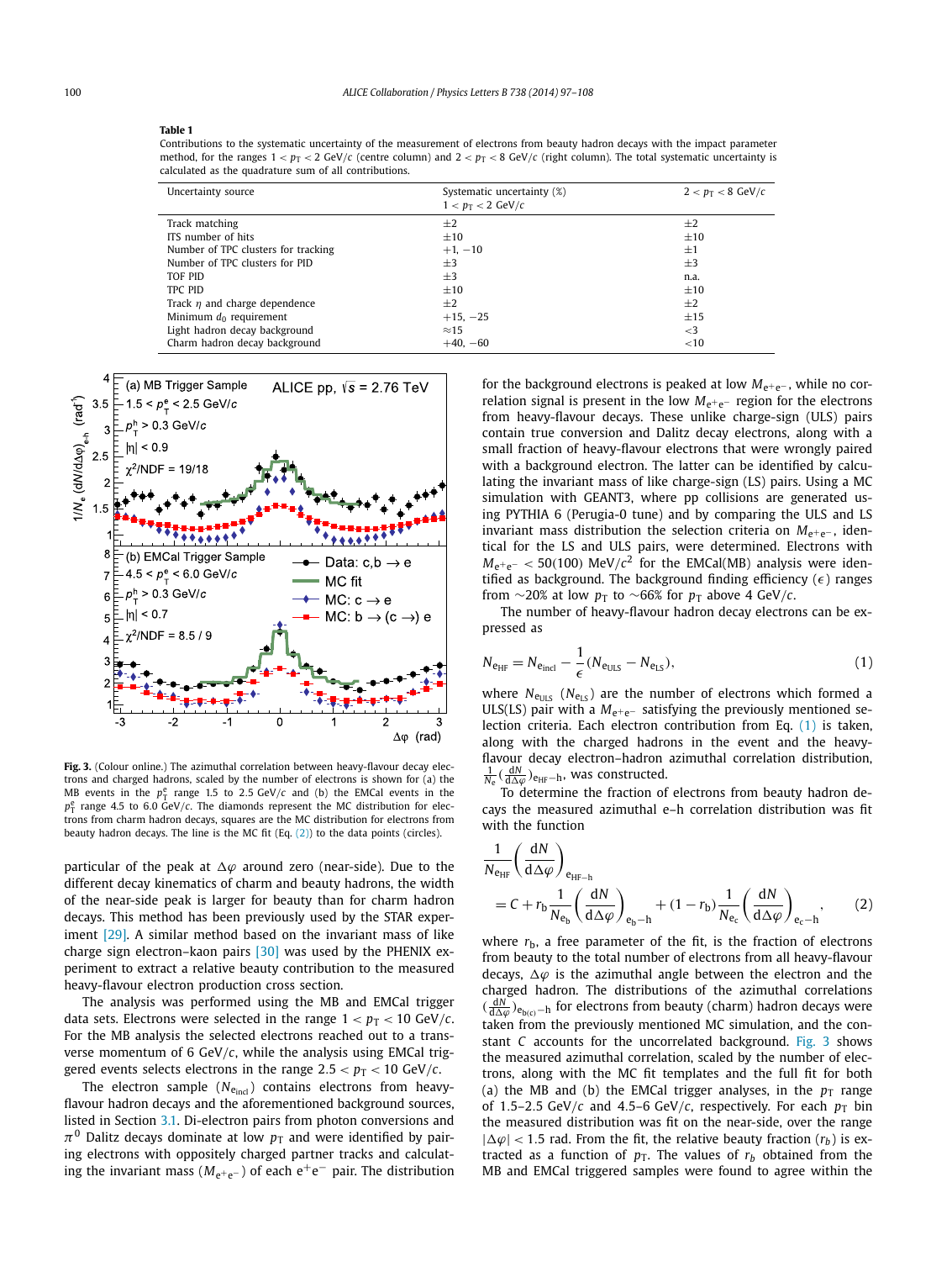#### <span id="page-4-0"></span>**Table 2**

Contributions to the systematic uncertainty of the fraction of electrons from beauty to the total number of electrons from heavy-flavour decays measured using the e–h azimuthal correlation technique, for the MB trigger (centre column) and EMCal trigger (right column) analyses. The total systematic uncertainty is calculated as the quadrature sum of all contributions.

| Uncertainty source                  | Systematic uncertainty (%) MB              | <b>EMCal</b>                                     |
|-------------------------------------|--------------------------------------------|--------------------------------------------------|
| Number of TPC clusters for tracking | $\pm$ 8                                    |                                                  |
| TPC PID                             | $\pm 5$ (+5, -20) for $p_T < (>)3.5$ GeV/c | $\pm 5$ ( $\pm 10$ ) for $p_T < (>)3.5$ GeV/c    |
| TOF PID                             | $\pm$ 5                                    | n.a.                                             |
| <b>EMCal PID</b>                    | n.a.                                       | $\pm 10$ ( $\pm 5$ ) for $p_T < (>)3.5$ GeV/c    |
| $e^+e^-$ invariant mass             | negligible                                 | $\pm 10$ ( $\pm 5$ ) for $p_T < (>)3.5$ GeV/c    |
| Associated electron PID             | $+1$                                       | $\pm 1$ ( $\pm 5$ ) for $p_T < (>) 4.5$ GeV/c    |
| Associated hadron momentum          | $\pm$ 8                                    | $\pm 10$ ( $\pm 5$ ) for $p_T < (>)3.5$ GeV/c    |
| Fit range                           | negligible                                 | negligible ( $\pm$ 5) for $p_T$ < ( $>$ 6) GeV/c |
| Light hadron decay background       | ±1                                         | $\pm 25$ ( $\pm 5$ ) for $p_T < (>)3.5$ GeV/c    |

systematic and statistical uncertainties in the overlapping  $p<sub>T</sub>$  intervals. Hence, in the common  $p<sub>T</sub>$  range, the final results for the relative beauty contribution to heavy-flavour decay electrons was obtained as the weighted average of the results from the MB and EMCal samples.

The main sources of systematic uncertainty include the electron identification selection criteria and the background finding efficiency. As previously explained, the background electrons were identified using invariant mass *M*<sub>e+e</sub>−. The selected mass requirement, as a source of systematic uncertainty was found to be negligible for the MB analysis and reached a maximum of 10% for  $p_T < 3.5$  GeV for the EMCal analysis. The efficiency of the invariant mass method was calculated using a MC sample. For the EMCal analysis a MC simulation enhanced with *π*<sup>0</sup> and *η* mesons, flat in  $p<sub>T</sub>$ , was used in order to increase statistics of background electrons at high  $p_T$ , as the MB MC sample did not provide enough statistics. The bias from the enhancement is corrected by reweighting to obtain the correct  $p_T$ -distribution of the  $\pi^0$  (see Section [3.1\)](#page-1-0). Overall, the systematic uncertainties range from 9 to 21% for the MB analysis and from 12 to 33% in the case of the EMCal analysis, depending on the transverse momentum. The final systematic uncertainties were obtained by combining these two measurements, yielding 17% for the lower momentum region ( $p_T < 3.5$  GeV/*c*) and  $^{+16}_{-25}$ % for the higher momentum region (3.5  $< p_T < 10$  GeV/*c*). All systematic uncertainties are listed in Table 2.

For the MB analysis the hadron contamination to the electron sample was estimated using a simultaneous fit of the electron and the different hadron components of the TPC dE/dx distribution in momentum ranges, while for the EMCal analysis the contamination was estimated using a fit to the *E/p* distribution in momentum slices. The contamination was found to be negligible for  $p_T < 4(6)$  GeV/*c* for the MB(EMCal) analysis. For the highest  $p_T$  of the MB analysis the contamination was 5% and reached 20% for the highest  $p<sub>T</sub>$  of the EMCal analysis. No subtraction of this contamination was performed. Instead it is taken into account in the PID systematic uncertainties. In addition, a mixed event technique was used to cross-check that detector acceptance effects are well reproduced in the MC sample. For the mixed event  $\Delta\varphi$  correlation distribution, electrons from EMCal trigger events and hadrons from the MB sample were selected. Hadrons were selected only from MB events to remove the bias from EMCal trigger sample in the correlation distribution from mixed event. The mixed event correlation distribution was found to be flat over the entire  $\Delta\varphi$  range, implying that detector effects do not bias the correlation distribution. Hence a mixed event correction was not applied to the resulting *ϕ* distribution.

#### **4. Results**

The relative beauty contribution to heavy-flavour decay electrons obtained from the impact parameter analysis, along with



**Fig. 4.** (Colour online.) (a) Relative beauty contribution to the heavy-flavour electron yield; measured from the azimuthal correlations between heavy-flavour decay electrons and charged hadrons (black circles) compared to that from the method based on the track impact parameter (red squares). The green dashed, red dotted, and blue dot-dashed lines represent the FONLL [\[1\],](#page-6-0)  $k_T$ -factorization [\[3\],](#page-6-0) and GM-VFNS [\[16\]](#page-6-0) predictions, respectively. (b) The  $p_T$ -differential inclusive production cross section of electrons from beauty hadron decays obtained using the impact parameter method (red squares) and the e–h correlation (black circles) method. For both panels, the error bars (boxes) represent the statistical (systematic) uncertainties. The notation  $b(\rightarrow c) \rightarrow e$  is used to indicate that the relative beauty contribution includes those electrons which originate directly from beauty hadron decays and those which originate from charm hadron decays, where the charm hadron is the decay product of a beauty hadron.

that extracted from the azimuthal correlation method, is shown as a function of  $p_T$  in Fig. 4(a). For the impact parameter analysis the beauty contribution to the heavy-flavour electron spectrum was measured, while the charm contribution was calculated from the charm hadron spectra measured by ALICE as described in Section [3.1.](#page-1-0) Within the statistical and systematic uncertainties the resulting fractions are in agreement with each other and show that the beauty contribution to the total heavy-flavour spectrum is comparable to the contribution from charm for  $p_T > 4$  GeV/*c*.

The measurements are compared to the central, upper, and lower predictions of three sets of pQCD calculations [\[1,16,3\],](#page-6-0) represented by the various lines. The central values of the fraction of electrons from beauty hadron decays were calculated using the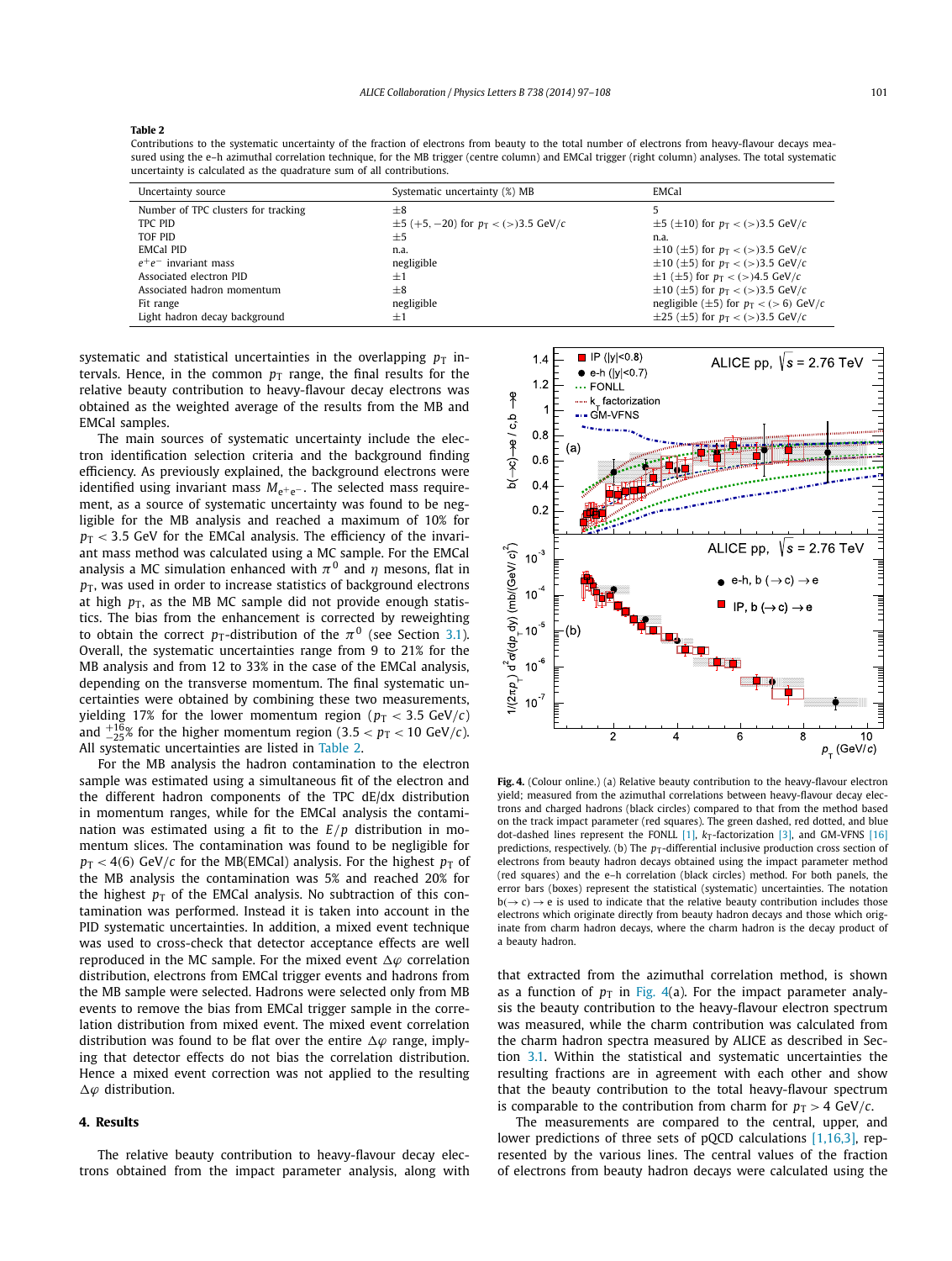

**Fig. 5.** (Colour online.) (a)  $p_T$ -differential inclusive production cross section of electrons from beauty hadron decays. The green dashed, red dotted, and blue dot-dashed lines represent the FONLL [\[1\],](#page-6-0)  $k_T$ -factorization [\[3\],](#page-6-0) and GM-VFNS [\[16\]](#page-6-0) uncertainty range, respectively. (b)–(d) Ratios of the data and the central prediction of pQCD calculations for electrons from beauty hadron decays. For all panels, the error bars (boxes) represent the statistical (systematic) uncertainties.

central values of the beauty and charm to electron cross sections. The upper (lower) predictions were obtained by calculating the beauty fraction using the upper (lower) uncertainty limit of the beauty to electron cross section and the lower (upper) limit of the charm to electron cross section. The upper and lower lines demonstrate the uncertainty range of the calculations, which originate from the variation of the perturbative scales and the heavy quark masses as described in  $[1-3]$ . Each prediction describes the relative beauty contribution fraction over the whole  $p_T$  range.

The  $p_T$ -differential production cross section of electrons from beauty hadron decays measured using the impact parameter analysis is shown in [Fig. 4\(](#page-4-0)b) and it is compared to the spectrum obtained using the beauty fraction from the e–h correlation analysis and the measured heavy-flavour decay electron cross section from [\[13\].](#page-6-0) This alternative approach agrees with the result obtained using the impact parameter technique. As the resulting spectrum obtained using the impact parameter based analysis (|*y*| *<* 0*.*8) yielded finer  $p_T$  intervals and smaller uncertainties this result for  $p_T < 8$  GeV/*c* is used with the higher  $p_T$  slice of the e–h correlation analysis ( $|y|$  < 0.7) to obtain the total beauty production cross section.

The measured  $p_T$ -differential cross section, obtained using the impact parameter analysis for  $p<sub>T</sub> < 8$  GeV/*c* and including the highest  $p_T$  point from the correlation analysis, in the  $p_T$  range 1–10 GeV*/c* is shown in Fig. 5(a) along with a comparison to the upper and lower uncertainty limits of the aforementioned pQCD calculations. Fig.  $5(b)$ –(d) shows the ratio of the data to the central theoretical predictions. The data and predictions are consistent within the experimental and theoretical uncertainties. Due to the uncertainty of the measured luminosity all measured cross sections have an additional normalization uncertainty of 1.9% [\[17\].](#page-6-0)

The visible cross section of electrons from beauty hadron decays at mid-rapidity (|*y*| *<* 0*.*8) was obtained by integrating



Fig. 6. (Colour online.) Inclusive beauty production cross section per rapidity unit measured at mid-rapidity as a function of centre of mass energy in pp collisions (PHENIX  $[30]$  and ALICE  $[22]$  results) and pp collisions (UA1  $[31]$  and CDF  $[32]$  results) along with the comparison to FONLL calculations. Error bars represent the statistical and systematic uncertainties added in quadrature. The FONLL calculation was performed for the five experimental rapidity ranges and centre of mass energies shown in the figure, and these points are drawn as a curve.

the  $p_T$ -differential cross section in the measured  $p_T$  range (1 <  $p_{\text{T}}$  < 10 GeV/*c*), obtaining  $\sigma_{\text{b}\to\text{e}} = 3.47 \pm 0.40 \text{(stat)}^{+1.12}_{-1.33} \text{(sys)} \pm 0.7 \text{(sens)}$  is the second of the second of the second of the second of the second of the second of the second of the second of the sec 0*.*07*(*norm*)* μb. The visible cross section is then scaled by the ratio of the total cross section of electrons originating from beauty hadron decays from FONLL in the full  $p_T$  range to the FONLL cross section integrated in the measured  $p<sub>T</sub>$  range. The central value of the extrapolation factor was computed using the FONLL prediction with the central values of the quark mass and perturbative scale. The uncertainties were obtained by varying the quark mass and perturbative scale and recalculating the ratio, which is given separately in the results as extrapolation uncertainty. For the extrapolation the beauty hadron to electron branching ratio of  $BR_{H_h \to e} + BR_{H_h \to H_c \to e} = 0.205 \pm 0.007$  [\[33\]](#page-7-0) is used.

The beauty production cross section at mid-rapidity, per unit rapidity,  $\frac{d\sigma_{\bf b\bar{b}}}{dy}$  = 23.28 ± 2.70*(*stat)<sup>+8.92</sup><sub>-8.70</sub>*(sys)*<sup>+0.49</sup><sub>-0.65</sub>*(extr)* ± 0*.*44*(*norm*)* μb, is shown in Fig. 6 as a function of centre of mass energy for experimental measurements [\[30,32,31\],](#page-6-0) including the result obtained by ALICE at 7 TeV [\[22\].](#page-6-0) The total beauty production cross section was obtained by extrapolating to the full *y* range and is found to be  $\sigma_{b\bar{b}} = 130 \pm 15.1 \text{(stat)} + 42.1 \text{(sys)} + 3.4 \text{(extr)} \pm 2.5 \text{(sens)} + 4.4 \text{(CD)}$  $2.5$ (norm)  $\pm$  4.4(BR)  $\mu$ b. The corresponding prediction of FONLI is  $\sigma_{\overline{b}} = 95.5^{+139}_{-66.5}$  μb.

#### **5. Summary**

The inclusive invariant production cross section of electrons from semi-leptonic decays of beauty hadrons is reported at midrapidity ( $|y| < 0.8$ ) in the transverse momentum range  $1 < p<sub>T</sub> <$ 10 GeV/*c*, in pp collisions at  $\sqrt{s}$  = 2.76 TeV. The primary measurement utilized a selection of tracks based on their impact parameter to identify displaced electrons from beauty hadron decays. An alternative method, which utilized the measured electron–hadron azimuthal correlations, was found to be in agreement with the results from the impact parameter method. The results are compared to pQCD calculations and agreement between data and theory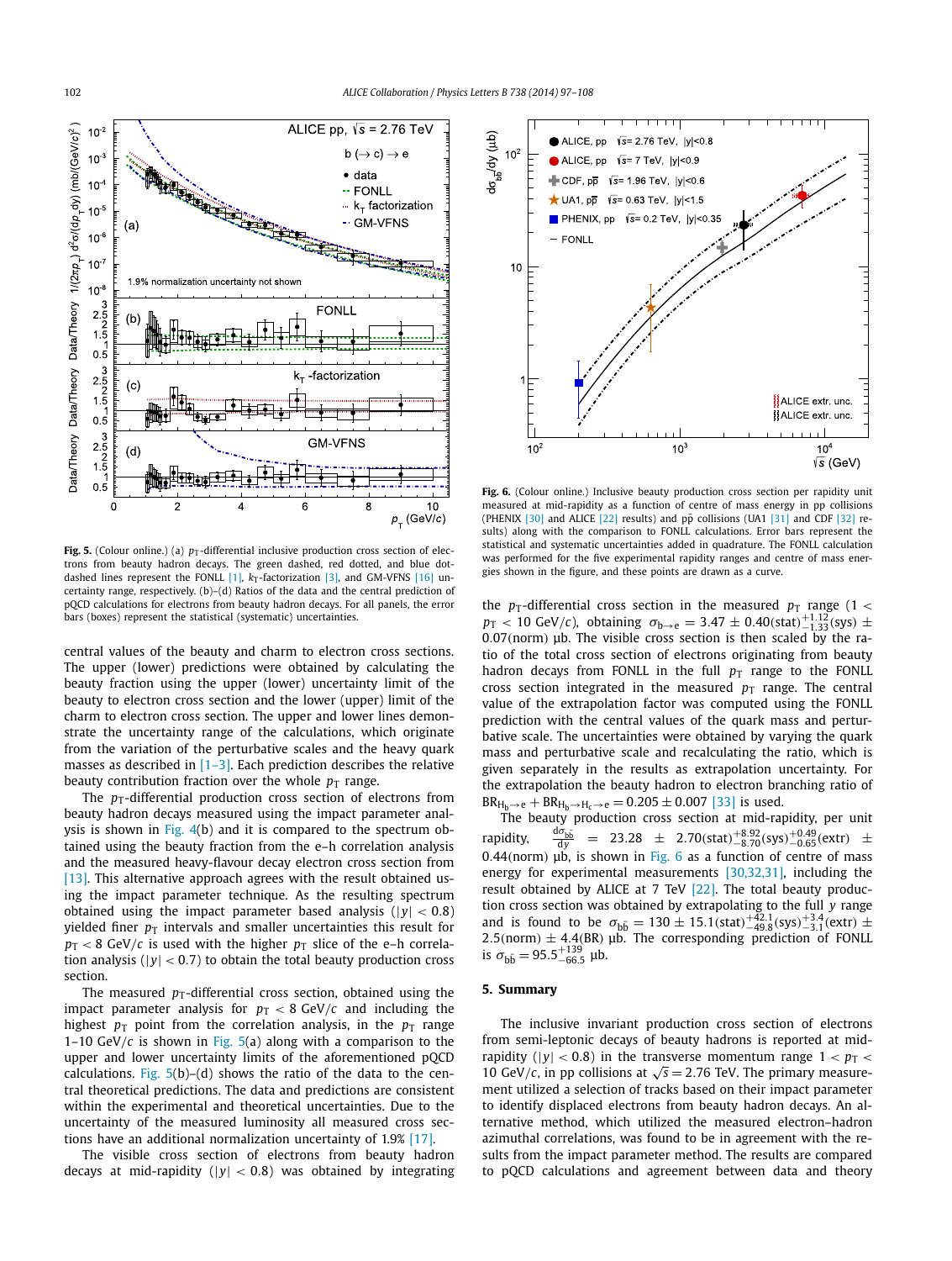<span id="page-6-0"></span>was found. The integrated visible cross section is  $\sigma_{b\rightarrow e} = 3.47 \pm$  $0.40$ (stat) $^{+1.12}_{-1.33}$ (sys) ± 0.07(norm) μb. Extrapolation to full phase space using FONLL yields the total  $b\bar{b}$  production cross section,  $\sigma_{\text{bb}} = 130 \pm 15.1 \text{(stat)}_{-49.8}^{+42.1} \text{(sys)}_{-3.1}^{+3.4} \text{(extr)} \pm 2.5 \text{(norm)} \pm 4.4 \text{(BR)}$  μb. These results provide a crucial reference for the study of beauty quark production in Pb–Pb collisions at the LHC.

#### **Acknowledgements**

The ALICE Collaboration would like to thank all its engineers and technicians for their invaluable contributions to the construction of the experiment and the CERN accelerator teams for the outstanding performance of the LHC complex. The ALICE Collaboration gratefully acknowledges the resources and support provided by all Grid centres and the Worldwide LHC Computing Grid (WLCG) Collaboration. The ALICE Collaboration acknowledges the following funding agencies for their support in building and running the ALICE detector: State Committee of Science, World Federation of Scientists (WFS) and Swiss Fonds Kidagan, Armenia, Conselho Nacional de Desenvolvimento Científico e Tecnológico (CNPq), Financiadora de Estudos e Projetos (FINEP), Fundação de Amparo à Pesquisa do Estado de São Paulo (FAPESP); National Natural Science Foundation of China (NSFC), the Chinese Ministry of Education (CMOE) and the Ministry of Science and Technology of China (MSTC); Ministry of Education and Youth of the Czech Republic; Danish Natural Science Research Council, the Carlsberg Foundation and the Danish National Research Foundation; The European Research Council under the European Community's Seventh Framework Programme; Helsinki Institute of Physics and the Academy of Finland; French CNRS-IN2P3, the 'Region Pays de Loire', 'Region Alsace', 'Region Auvergne' and CEA, France; German BMBF and the Helmholtz Association; General Secretariat for Research and Technology, Ministry of Development, Greece; Hungarian OTKA and National Office for Research and Technology (NKTH); Department of Atomic Energy and Department of Science and Technology of the Government of India; Istituto Nazionale di Fisica Nucleare (INFN) and Centro Fermi – Museo Storico della Fisica e Centro Studi e Ricerche "Enrico Fermi", Italy; MEXT Grant-in-Aid for Specially Promoted Research, Japan; Joint Institute for Nuclear Research, Dubna; National Research Foundation of Korea (NRF); CONACYT, DGAPA, México, ALFA-EC and the EPLANET Program (European Particle Physics Latin American Network) Stichting voor Fundamenteel Onderzoek der Materie (FOM) and the Nederlandse Organisatie voor Wetenschappelijk Onderzoek (NWO), Netherlands; Research Council of Norway (NFR); Polish Ministry of Science and Higher Education; National Science Centre, Poland; Ministry of National Education/Institute for Atomic Physics and CNCS-UEFISCDI – Romania; Ministry of Education and Science of Russian Federation, Russian Academy of Sciences, Russian Federal Agency of Atomic Energy, Russian Federal Agency for Science and Innovations and The Russian Foundation for Basic Research; Ministry of Education of Slovakia; Department of Science and Technology, South Africa; CIEMAT, EELA, Ministerio de Economía y Competitividad (MINECO) of Spain, Xunta de Galicia (Consellería de Educación), CEADEN, Cubaenergía, Cuba, and IAEA (International Atomic Energy Agency); Swedish Research Council (VR) and Knut & Alice Wallenberg Foundation (KAW); Ukraine Ministry of Education and Science; United Kingdom Science and Technology Facilities Council (STFC); The United States Department of Energy, the United States National Science Foundation, the State of Texas, and the State of Ohio.

#### **References**

- [1] M. Cacciari, S. Frixione, N. Houdeau, M.L. Mangano, P. Nason, et al., [Theoretical](http://refhub.elsevier.com/S0370-2693(14)00676-5/bib666F6E6C6C33s1) [predictions](http://refhub.elsevier.com/S0370-2693(14)00676-5/bib666F6E6C6C33s1) for charm and bottom production at the LHC, J. High Energy Phys. 1210 [\(2012\)](http://refhub.elsevier.com/S0370-2693(14)00676-5/bib666F6E6C6C33s1) 137.
- [2] B. Kniehl, G. Kramer, I. Schienbein, H. Spiesberger, Inclusive [charmed-meson](http://refhub.elsevier.com/S0370-2693(14)00676-5/bib676D76666E73s1) [production](http://refhub.elsevier.com/S0370-2693(14)00676-5/bib676D76666E73s1) at the CERN LHC, Eur. Phys. J. C 72 (2012) 2082.
- [3] R. Maciula, A. Szczurek, Open charm production at the LHC  $k_t$ [-factorization](http://refhub.elsevier.com/S0370-2693(14)00676-5/bib4D616369756C613A323031337767s1) [approach,](http://refhub.elsevier.com/S0370-2693(14)00676-5/bib4D616369756C613A323031337767s1) Phys. Rev. D 87 (2013) 094022.
- [4] I. Arsene, et al., BRAHMS [Collaboration,](http://refhub.elsevier.com/S0370-2693(14)00676-5/bib627261686D73716770s1) Quark gluon plasma and color glass condensate at RHIC? The perspective from the BRAHMS [experiment,](http://refhub.elsevier.com/S0370-2693(14)00676-5/bib627261686D73716770s1) Nucl. Phys. A 757 [\(2005\)](http://refhub.elsevier.com/S0370-2693(14)00676-5/bib627261686D73716770s1) 1.
- [5] K. Adcox, et al., PHENIX [Collaboration,](http://refhub.elsevier.com/S0370-2693(14)00676-5/bib7068656E6978716770s1) Formation of dense partonic matter in relativistic [nucleus–nucleus](http://refhub.elsevier.com/S0370-2693(14)00676-5/bib7068656E6978716770s1) collisions at RHIC: experimental evaluation by the PHENIX [Collaboration,](http://refhub.elsevier.com/S0370-2693(14)00676-5/bib7068656E6978716770s1) Nucl. Phys. A 757 (2005) 184.
- [6] B. Back, M. Baker, M. [Ballintijn,](http://refhub.elsevier.com/S0370-2693(14)00676-5/bib70686F626F73716770s1) D. Barton, B. Becker, et al., The PHOBOS perspective on [discoveries](http://refhub.elsevier.com/S0370-2693(14)00676-5/bib70686F626F73716770s1) at RHIC, Nucl. Phys. A 757 (2005) 28.
- [7] J. Adams, et al., STAR [Collaboration,](http://refhub.elsevier.com/S0370-2693(14)00676-5/bib73746172716770s1) Experimental and theoretical challenges in the search for the quark gluon plasma: the STAR [Collaboration's](http://refhub.elsevier.com/S0370-2693(14)00676-5/bib73746172716770s1) critical assessment of the evidence from RHIC [collisions,](http://refhub.elsevier.com/S0370-2693(14)00676-5/bib73746172716770s1) Nucl. Phys. A 757 (2005) 102.
- [8] B. Abelev, et al., ALICE [Collaboration,](http://refhub.elsevier.com/S0370-2693(14)00676-5/bib446D65736F6E526161s1) Suppression of high transverse momentum D mesons in central Pb–Pb [collisions](http://refhub.elsevier.com/S0370-2693(14)00676-5/bib446D65736F6E526161s1) at  $\sqrt{s_{NN}} = 2.76$  TeV, J. High Energy Phys. 1209 [\(2012\)](http://refhub.elsevier.com/S0370-2693(14)00676-5/bib446D65736F6E526161s1) 112.
- [9] B. Abelev, et al., ALICE [Collaboration,](http://refhub.elsevier.com/S0370-2693(14)00676-5/bib446D65736F6E7632s1) D meson elliptic flow in non-central Pb– Pb [collisions](http://refhub.elsevier.com/S0370-2693(14)00676-5/bib446D65736F6E7632s1) at  $\sqrt{s_{NN}}$  = 2.76 TeV, Phys. Rev. Lett. 111 (2013) 102301.
- [10] S. Chatrchyan, et al., CMS [Collaboration,](http://refhub.elsevier.com/S0370-2693(14)00676-5/bib636D73626A6574s1) Evidence of b-jet quenching in PbPb collisions at  $\sqrt{s_{NN}}$  = 2.76 TeV, [arXiv:1312.4198](http://refhub.elsevier.com/S0370-2693(14)00676-5/bib636D73626A6574s1) [nucl-ex], 2013.
- [11] S. Chatrchyan, et al., CMS [Collaboration,](http://refhub.elsevier.com/S0370-2693(14)00676-5/bib636D732D6E6F6E70726F6D70746A707369s1) Suppression of non-prompt *J/ψ*, prompt *J*/ $\psi$ , and Y(1S) in PbPb [collisions](http://refhub.elsevier.com/S0370-2693(14)00676-5/bib636D732D6E6F6E70726F6D70746A707369s1) at  $\sqrt{s_{NN}}$  = 2.76 TeV, J. High Energy Phys. 1205 [\(2012\)](http://refhub.elsevier.com/S0370-2693(14)00676-5/bib636D732D6E6F6E70726F6D70746A707369s1) 063.
- [12] B. Abelev, et al., ALICE [Collaboration,](http://refhub.elsevier.com/S0370-2693(14)00676-5/bib616C6963655F636861726D5F78736563s1) Measurement of charm production at central rapidity in [proton–proton](http://refhub.elsevier.com/S0370-2693(14)00676-5/bib616C6963655F636861726D5F78736563s1) collisions at  $\sqrt{s} = 2.76$  TeV, J. High Energy Phys. 1207 [\(2012\)](http://refhub.elsevier.com/S0370-2693(14)00676-5/bib616C6963655F636861726D5F78736563s1) 191.
- [13] B. Abelev, et al., ALICE [Collaboration,](http://refhub.elsevier.com/S0370-2693(14)00676-5/bib616C6963655F686665s1) Measurement of electrons from [semileptonic](http://refhub.elsevier.com/S0370-2693(14)00676-5/bib616C6963655F686665s1) heavy-flavor hadron decays in pp collisions at  $\sqrt{s} = 2.76$  TeV, [arXiv:1405.4117](http://refhub.elsevier.com/S0370-2693(14)00676-5/bib616C6963655F686665s1) [nucl-ex], 2014.
- [14] B. Abelev, et al., ALICE [Collaboration,](http://refhub.elsevier.com/S0370-2693(14)00676-5/bib616C6963655F68666Ds1) Production of muons from heavy flavor decays at forward rapidity in pp and Pb–Pb [collisions](http://refhub.elsevier.com/S0370-2693(14)00676-5/bib616C6963655F68666Ds1) at  $\sqrt{s_{NN}} = 2.76$  TeV, Phys. Rev. Lett. 109 (2012) [112301.](http://refhub.elsevier.com/S0370-2693(14)00676-5/bib616C6963655F68666Ds1)
- [15] B. Abelev, et al., ALICE [Collaboration,](http://refhub.elsevier.com/S0370-2693(14)00676-5/bib616C6963655F6A707369s1) Inclusive *J/ψ* production in *pp* collisions at <sup>√</sup>*<sup>s</sup>* <sup>=</sup> <sup>2</sup>*.*[76 TeV,](http://refhub.elsevier.com/S0370-2693(14)00676-5/bib616C6963655F6A707369s1) Phys. Lett. <sup>B</sup> <sup>718</sup> (2012) 295.
- [16] P. Bolzoni, G. Kramer, Inclusive lepton production from [heavy-hadron](http://refhub.elsevier.com/S0370-2693(14)00676-5/bib426F6C7A6F6E693A323031326B78s1) decay in pp [collisions](http://refhub.elsevier.com/S0370-2693(14)00676-5/bib426F6C7A6F6E693A323031326B78s1) at the LHC, Nucl. Phys. B 872 (2013) 253.
- [17] B. Abelev, et al., ALICE [Collaboration,](http://refhub.elsevier.com/S0370-2693(14)00676-5/bib616C6963655F63726F73735F73656374696F6Es1) Measurement of inelastic, single- and [double-diffraction](http://refhub.elsevier.com/S0370-2693(14)00676-5/bib616C6963655F63726F73735F73656374696F6Es1) cross sections in proton–proton collisions at the LHC with ALICE, Eur. Phys. J. C 73 [\(2013\)](http://refhub.elsevier.com/S0370-2693(14)00676-5/bib616C6963655F63726F73735F73656374696F6Es1) 2456.
- [18] B. Abelev, et al., ALICE [Collaboration,](http://refhub.elsevier.com/S0370-2693(14)00676-5/bib726F6E67726F6E67s1) Measurement of the inclusive differential jet cross section in *pp* [collisions](http://refhub.elsevier.com/S0370-2693(14)00676-5/bib726F6E67726F6E67s1) at  $\sqrt{s} = 2.76$  TeV, Phys. Lett. B 722 (2013) [262.](http://refhub.elsevier.com/S0370-2693(14)00676-5/bib726F6E67726F6E67s1)
- [19] J. Kral, T. Awes, H. Muller, J. Rak, J. [Schambach,](http://refhub.elsevier.com/S0370-2693(14)00676-5/bib4B72616C3A323031326165s1) L0 trigger for the EMCal detector of the ALICE [experiment,](http://refhub.elsevier.com/S0370-2693(14)00676-5/bib4B72616C3A323031326165s1) Nucl. Instrum. Methods A 693 (2012) 261.
- [20] J. Alme, et al., The ALICE TPC, a large [3-dimensional](http://refhub.elsevier.com/S0370-2693(14)00676-5/bib747063s1) tracking device with fast readout for ultra-high [multiplicity](http://refhub.elsevier.com/S0370-2693(14)00676-5/bib747063s1) events, Nucl. Instrum. Methods A 622 (2010) [316.](http://refhub.elsevier.com/S0370-2693(14)00676-5/bib747063s1)
- [21] K. Aamodt, et al., ALICE [Collaboration,](http://refhub.elsevier.com/S0370-2693(14)00676-5/bib697473s1) Alignment of the ALICE Inner Tracking System with [cosmic-ray](http://refhub.elsevier.com/S0370-2693(14)00676-5/bib697473s1) tracks, J. Instrum. 5 (2010) P03003.
- [22] B. Abelev, et al., ALICE [Collaboration,](http://refhub.elsevier.com/S0370-2693(14)00676-5/bib626561757479377070s1) Measurement of electrons from beauty
- hadron decays in *pp* [collisions](http://refhub.elsevier.com/S0370-2693(14)00676-5/bib626561757479377070s1) at  $\sqrt{s}$  = 7 TeV, Phys. Lett. B 721 (2013) 13. [23] R. Brun, et al., CERN Program Library Long [Write-up,](http://refhub.elsevier.com/S0370-2693(14)00676-5/bib6765616E74s1) W5013, 1994.
- [24] P.Z. Skands, The Perugia Tunes, [arXiv:0905.3418](http://refhub.elsevier.com/S0370-2693(14)00676-5/bib7065727567696130s1) [hep-ph], 2009.

01 [\(2012\)](http://refhub.elsevier.com/S0370-2693(14)00676-5/bib616C6963655F643268s1) 128.

- [25] B. Abelev, et al., ALICE [Collaboration,](http://refhub.elsevier.com/S0370-2693(14)00676-5/bib616C6963655F7069657461s1) Neutral pion production at midrapidity in
- pp and PbPb collisions at  $\sqrt{s_{NN}}$  = 2.76 TeV, [arXiv:1405.3794](http://refhub.elsevier.com/S0370-2693(14)00676-5/bib616C6963655F7069657461s1) [nucl-ex], 2014. [26] K. Aamodt, et al., ALICE [Collaboration,](http://refhub.elsevier.com/S0370-2693(14)00676-5/bib616C6963655F643268s1) Measurement of charm production at central rapidity in [proton–proton](http://refhub.elsevier.com/S0370-2693(14)00676-5/bib616C6963655F643268s1) collisions at  $\sqrt{s}$  = 7 TeV, J. High Energy Phys.
- [27] R. Averbeck, N. Bastid, Z.C. del Valle, P. Crochet, A. Dainese, et al., [Reference](http://refhub.elsevier.com/S0370-2693(14)00676-5/bib7363616C696E67s1) heavy flavour cross sections in pp [collisions](http://refhub.elsevier.com/S0370-2693(14)00676-5/bib7363616C696E67s1) at  $\sqrt{s} = 2.76$  TeV, using a pQCDdriven <sup>√</sup>*s*-scaling of ALICE measurements at <sup>√</sup>*<sup>s</sup>* <sup>=</sup> 7 TeV, [arXiv:1107.3243](http://refhub.elsevier.com/S0370-2693(14)00676-5/bib7363616C696E67s1) [\[hep-ph\],](http://refhub.elsevier.com/S0370-2693(14)00676-5/bib7363616C696E67s1) 2011.
- [28] S. Chekanov, et al., ZEUS Collaboration, Measurement of charm [fragmentation](http://refhub.elsevier.com/S0370-2693(14)00676-5/bib7A6575735F6C616D62646163s1) ratios and fractions in [photoproduction](http://refhub.elsevier.com/S0370-2693(14)00676-5/bib7A6575735F6C616D62646163s1) at HERA, Eur. Phys. J. C 44 (2005) 351.
- [29] M. Aggarwal, et al., STAR [Collaboration,](http://refhub.elsevier.com/S0370-2693(14)00676-5/bib73746172s1) Measurement of the bottom contribution to [non-photonic](http://refhub.elsevier.com/S0370-2693(14)00676-5/bib73746172s1) electron production in pp collisions at  $\sqrt{s} = 200$  GeV, Phys. Rev. Lett. 105 (2010) [202301.](http://refhub.elsevier.com/S0370-2693(14)00676-5/bib73746172s1)
- [30] A. Adare, et al., PHENIX [Collaboration,](http://refhub.elsevier.com/S0370-2693(14)00676-5/bib7068656E6978s1) Measurement of bottom versus charm as a function of transverse momentum with [electron–hadron](http://refhub.elsevier.com/S0370-2693(14)00676-5/bib7068656E6978s1) correlations in pp [collisions](http://refhub.elsevier.com/S0370-2693(14)00676-5/bib7068656E6978s1) at <sup>√</sup>*<sup>s</sup>* <sup>=</sup> 200 GeV, Phys. Rev. Lett. <sup>103</sup> (2009) 082002.
- [31] C. Albajar, et al., UA1 [Collaboration,](http://refhub.elsevier.com/S0370-2693(14)00676-5/bib75616F6E65s1) Beauty production at the CERN p anti-p [collider,](http://refhub.elsevier.com/S0370-2693(14)00676-5/bib75616F6E65s1) Phys. Lett. B 256 (1991) 121.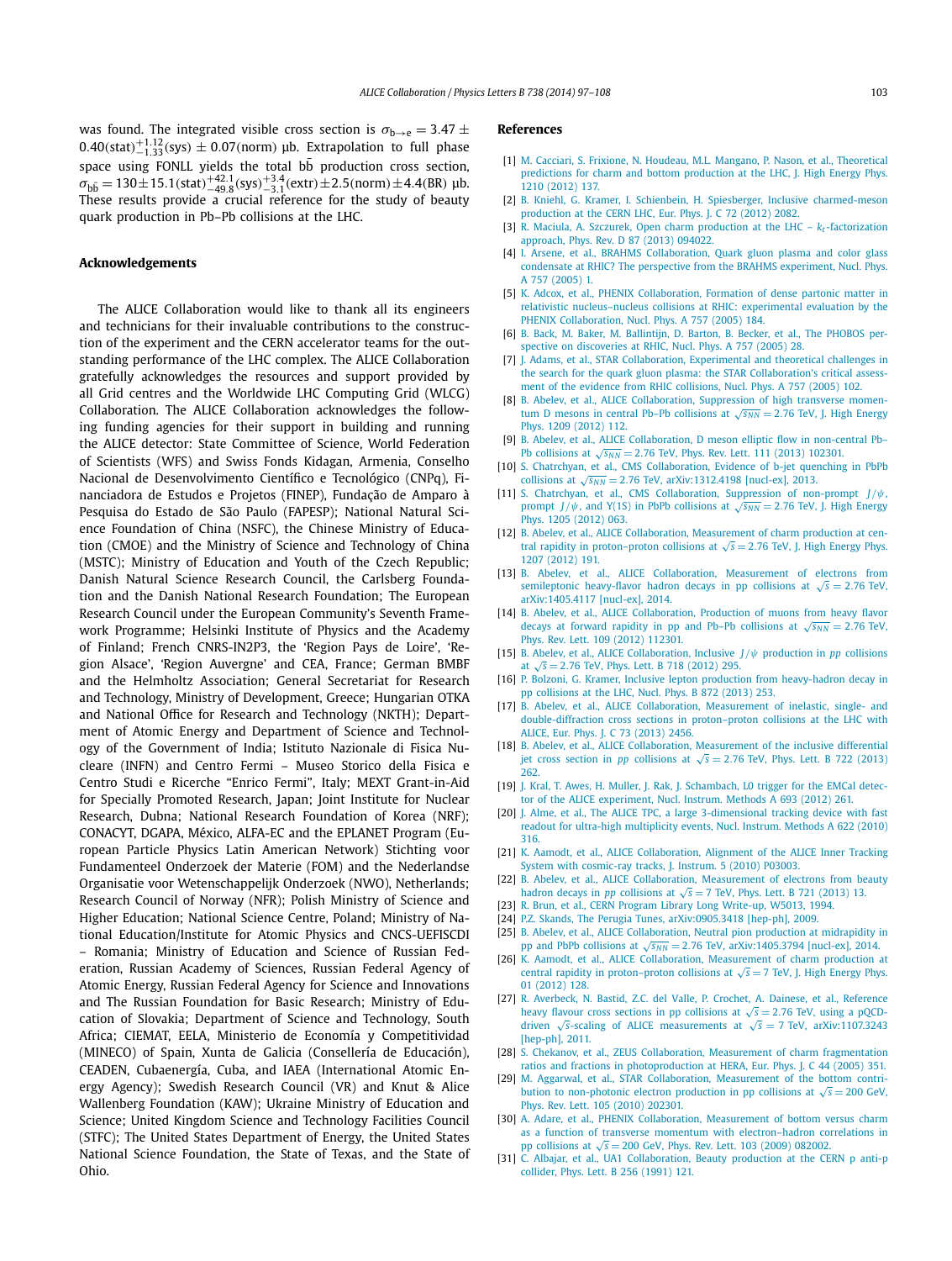- <span id="page-7-0"></span>[32] D. Acosta, et al., CDF [Collaboration,](http://refhub.elsevier.com/S0370-2693(14)00676-5/bib636466s1) Measurement of the *J/ψ* meson and *b*-hadron [production](http://refhub.elsevier.com/S0370-2693(14)00676-5/bib636466s1) cross sections in *pp* collisions at  $\sqrt{s}$  = 1960 GeV, Phys. Rev. D 71 (2005) [032001.](http://refhub.elsevier.com/S0370-2693(14)00676-5/bib636466s1)
- [33] J. [Beringer,](http://refhub.elsevier.com/S0370-2693(14)00676-5/bib706467s1) et al., Particle Data Group, The review of particle physics, Phys. Rev. D 86 (2012) [010001.](http://refhub.elsevier.com/S0370-2693(14)00676-5/bib706467s1)

### **ALICE Collaboration**

B. Abelev <sup>bs</sup>, J. Adam <sup>ak</sup>, D. Adamová<sup>ca</sup>, M.M. Aggarwal <sup>ce</sup>, G. Aglieri Rinella <sup>ah</sup>, M. Agnello <sup>[dc](#page-11-0), cl</sup>, A. Agostinelli <sup>z</sup>, N. Ag[r](#page-10-0)awal <sup>ar</sup>, Z. Ahammed <sup>dv</sup>, N. Ahmad <sup>r</sup>, I. Ahmed <sup>o</sup>, S.U. Ahn <sup>bl</sup>, S.A. Ahn <sup>bl</sup>, I. Aimo <sup>[dc](#page-11-0), [cl](#page-10-0)</sup>, S. Aiola <sup>ea</sup>, M. Ajaz <sup>o</sup>, A. Akindinov <sup>bb</sup>, S.N. Alam <sup>dv</sup>, D. Aleksandrov <sup>cr</sup>, B. Alessandro <sup>dc</sup>, D. Alexandre <sup>ct</sup>, A. A[l](#page-9-0)ici <sup>l,cw</sup>, A. Alkin<sup>c</sup>, J. Alme [ai,](#page-10-0) T. Alt [am,](#page-10-0) S. Altinpinar <sup>q</sup>, I. Altsybeev [du,](#page-11-0) C. Alves Garcia Prado [dk](#page-11-0), C. Andrei [bv](#page-10-0), A. Andronic <sup>co</sup>, V. Anguelov <sup>ck</sup>, J. Anielski [ax,](#page-10-0) T. Antičić <sup>[cp](#page-11-0)</sup>, F. Antinori <sup>[cz](#page-11-0)</sup>, P. Antonioli <sup>cw</sup>, L. Aphecetche <sup>de</sup>, H. Appelshäuser <sup>[aw](#page-10-0)</sup>, S. Arcelli <sup>z</sup>, N. Armesto <sup>p</sup>, R. Arnaldi <sup>dc</sup>, T. Aronsson <sup>ea</sup>, I.C. Arsene <sup>[co](#page-11-0),u</sup>, M. Arslandok <sup>[aw](#page-10-0)</sup>, A. Augustinus <sup>ah</sup>, R. Ave[r](#page-10-0)beck <sup>co</sup>, T.C. Awes <sup>cb</sup>, M.D. Azmi <sup>r,cg</sup>, M. Bach <sup>[am](#page-10-0)</sup>, A. Badalà <sup>cy</sup>, Y.W. Baek [an](#page-10-0), [bn,](#page-10-0) S. Bagnasco [dc](#page-11-0), R. Bailhache [aw,](#page-10-0) R. Bala [ch,](#page-10-0) A. Baldisseri<sup>n</sup>, F. Baltasar Dos Santos Pedrosa [ah,](#page-10-0) R.C. Baral [be](#page-10-0), R. Barbera [aa,](#page-10-0) F. Barile [ae,](#page-10-0) G.G. Barnaföldi [dz,](#page-11-0) L.S. Barnby [ct,](#page-11-0) V. Barret  $\frac{bn}{n}$ , J. Bartke  $\frac{dh}{n}$ , M. Basile <sup>z</sup>, N. Bastid  $\frac{bn}{n}$ , S. Basu  $\frac{dv}{n}$ , B. Bathen  $\frac{ax}{n}$ , G. Batigne  $\frac{de}{n}$ , A. Batista Camejo <sup>bn</sup>, B. Batyunya <sup>bj</sup>, P.C. Batzing <sup>u</sup>, C. Baumann <sup>[aw](#page-10-0)</sup>, I.G. Bearden <sup>bx</sup>, H. Beck <sup>aw</sup>, C. Bedda <sup>cl</sup>, N.K. Behera <sup>ar</sup>, I. Belikov <sup>ay</sup>, F. Bellini <sup>z</sup>, R. Bellwied <sup>dm</sup>, E. Belmont-Moreno <sup>[bh](#page-10-0)</sup>, R. Belmont III <sup>dy</sup>, V. Belyaev <sup>bt</sup>, G. Bencedi <sup>dz</sup>, S. Beole <sup>y</sup>, I. Berceanu <sup>bv</sup>, A. Bercuci <sup>bv</sup>, Y. Berdnikov <sup>[cc](#page-10-0), 1</sup>, D. Berenyi <sup>dz</sup>, M.E. Berger <sup>cj</sup>, R.A. Bertens  $a_n$ , D. Berzano <sup>y</sup>, L. Betev  $a_n$ , A. Bhasin [ch,](#page-10-0) I.R. Bhat ch, A.K. Bhati <sup>ce</sup>, B. Bhattacharjee <sup>ao</sup>, J. Bhom [dr,](#page-11-0) L. Bianchi <sup>y</sup>, N. Bianchi <sup>bp</sup>, C. Bianchin <sup>ba</sup>, J. Bielčík <sup>ak</sup>, J. Bielčíková <sup>ca</sup>, A. Bilandzic <sup>bx</sup>, S. B[j](#page-9-0)elogrlic <sup>ba</sup>, F. Blanco <sup>j</sup>, D. Blau <sup>cr</sup>, C. Blume <sup>aw</sup>, F. Bock <sup>[br](#page-10-0), ck</sup>, A. Bogdanov <sup>bt</sup>, H. Bøggild [bx,](#page-10-0) M. Bogolyubsky [dd,](#page-11-0) F.V. Böhmer [cj,](#page-10-0) L. Boldizsár [dz,](#page-11-0) M. Bombara [al,](#page-10-0) J. Book [aw](#page-10-0), H. Borel [n,](#page-10-0) A. Borissov [dy](#page-11-0), [cn,](#page-10-0) F. Bossú [bi,](#page-10-0) M. Botje [by,](#page-10-0) E. Botta [y,](#page-10-0) S. Böttger [av,](#page-10-0) P. Braun-Munzinger <sup>co</sup>, M. Bregant [dk,](#page-11-0) T. Breitner [av,](#page-10-0) T.A. Broker [aw,](#page-10-0) T.A. Browning [cm,](#page-10-0) M. Broz [ak,](#page-10-0) E. Bruna [dc,](#page-11-0) G.E. Bruno [ae,](#page-10-0) D. Budnikov [cq,](#page-11-0) H. Buesching [aw,](#page-10-0) S. Bufalino [dc,](#page-11-0) P. Buncic [ah,](#page-10-0) O. Busch [ck,](#page-10-0) Z. Buthelezi [bi,](#page-10-0) D. Caffarri [ah](#page-10-0), [ab](#page-10-0), X. Cai [g,](#page-9-0) H. Caines <sup>ea</sup>, L. Calero Diaz <sup>bp</sup>, A. Caliva <sup>ba</sup>, E. Calvo Villar <sup>cu</sup>, P. Camerini<sup>x</sup>, F. Carena <sup>ah</sup>, W. Carena <sup>ah</sup>, J. Castillo Castella[n](#page-10-0)os <sup>n</sup>, E.A.R. Casula <sup>w</sup>, V. Catanescu <sup>bv</sup>, C. Cav[i](#page-9-0)cchioli <sup>ah</sup>, C. Ceballos Sanchez <sup>i</sup>, J. Cepila <sup>ak</sup>, P. Cerello <sup>[dc](#page-11-0)</sup>, B. Chang <sup>dn</sup>, S. Chapeland <sup>ah</sup>, J.L. Charvet <sup>n</sup>, S. Chattopadhyay <sup>dv</sup>, S. Chattopadhyay <sup>cs</sup>, V. Chelnokov<sup>c</sup>, M. Cherney <sup>cd</sup>, C. Cheshkov <sup>dt</sup>, B. Cheynis <sup>dt</sup>, V. Chibante Barroso <sup>[ah](#page-10-0)</sup>, D.D. Chinellato <sup>[dl](#page-11-0),dm</sup>, P. Chochula [ah,](#page-10-0) M. Chojnacki [bx,](#page-10-0) S. Choudhury [dv,](#page-11-0) P. Christakoglou [by,](#page-10-0) C.H. Christensen bx, P. Christiansen [af,](#page-10-0) T. Chujo <sup>dr</sup>, S.U. Chung <sup>cn</sup>, C. Cicalo <sup>cx</sup>, L. Cifarelli <sup>[z](#page-10-0), [l](#page-9-0)</sup>, F. Cindolo <sup>cw</sup>, J. Cleymans <sup>cg</sup>, F. Colamaria <sup>ae</sup>, D. Colella <sup>ae</sup>, A. Collu <sup>w</sup>, M. Colocci <sup>z</sup>, G. Conesa Balbastre <sup>bo</sup>, Z. Conesa del Valle <sup>au</sup>, M.E. Connors <sup>ea</sup>, J.G. Contreras [k](#page-9-0)*,*[ak,](#page-10-0) T.M. Cormier [cb](#page-10-0)*,*[dy,](#page-11-0) Y. Corrales Morales [y,](#page-10-0) P. Cortese [ad,](#page-10-0) I. Cortés Maldonado [b](#page-9-0), M.R. Cosentino <sup>dk</sup>, F. Costa <sup>ah</sup>, P. Crochet <sup>bn</sup>, R. Cruz Albino <sup>k</sup>, E. Cuautle <sup>bg</sup>, L. Cunqueiro <sup>[bp](#page-10-0), ah</sup>, A. Dainese  $^{cz}$ , R. Dan[g](#page-9-0) g, A. Danu  $^{bf}$ , D. Das  $^{cs}$ , I. Das  $^{au}$ , K. Das  $^{cs}$ , S. Das  $^{d}$ , A. Dash  $^{dl}$ , S. Dash  $^{ar}$ , S. De  $^{dv}$ , H. Delagrange <sup>[de](#page-11-0),2</sup>, A. Deloff <sup>bu</sup>, E. Dénes <sup>dz</sup>, G. D'Erasmo <sup>ae</sup>, A. De Caro <sup>[ac](#page-10-0), [l](#page-9-0)</sup>, G. de Cataldo <sup>cv</sup>, J. de Cuveland <sup>am</sup>, A. De Falco <sup>[w](#page-10-0)</sup>, D. De Gruttola <sup>[ac](#page-10-0), [l](#page-9-0)</sup>, N. De Marco <sup>dc</sup>, S. De Pasquale <sup>ac</sup>, R. de Rooij <sup>ba</sup>, M.A. Diaz Corchero <sup>[j](#page-9-0)</sup>, T. Dietel <sup>[ax](#page-10-0),cg</sup>, P. Dillenseger <sup>aw</sup>, R. Divià <sup>ah</sup>, D. Di Bari <sup>ae</sup>, S. Di Liberto <sup>da</sup>, A. Di Mauro <sup>[ah](#page-10-0)</sup>, P. Di Nezza <sup>bp</sup>, Ø. Djuvsland <sup>q</sup>, A. Dobrin <sup>[ba](#page-10-0)</sup>, T. Dobrowolski <sup>bu</sup>, D. Domenicis Gimenez <sup>dk</sup>, B. Dönigus [aw,](#page-10-0) O. Dordic <sup>u</sup>, S. Dørheim <sup>cj</sup>, A.K. Dubey <sup>[dv](#page-11-0)</sup>, A. Dubla <sup>ba</sup>, L. Ducroux <sup>dt</sup>, P. Dupieux <sup>bn</sup>, A.K. Dutta Majumdar CS, T.E. Hilden <sup>[ap](#page-10-0)</sup>, R.J. Ehlers [ea,](#page-11-0) D. Elia CV, H. Engel <sup>av</sup>, B. Erazmus <sup>[ah](#page-10-0), de</sup>, H.A. Erdal [ai,](#page-10-0) D. Eschweiler [am,](#page-10-0) B. Espagnon [au,](#page-10-0) M. Esposito [ah,](#page-10-0) M. Estienne [de,](#page-11-0) S. Esumi [dr,](#page-11-0) D. Evans [ct,](#page-11-0) S. Evdokimov [dd,](#page-11-0) D. Fabris <sup>c[z](#page-10-0)</sup>, J. Faivre <sup>bo</sup>, D. Falchieri<sup> z</sup>, A. Fantoni <sup>bp</sup>, M. Fasel <sup>[ck](#page-10-0)</sup>, D. Fehlker [q,](#page-10-0) L. Feldkamp <sup>ax</sup>, D. Felea <sup>bf</sup>, A. Feliciello <sup>dc</sup>, G. Feofilov <sup>du</sup>, J. Ferencei <sup>ca</sup>, A. Fernández Téllez <sup>b</sup>, E.G. Ferreiro <sup>p</sup>, A. Ferretti <sup>y</sup>, A. Festanti <sup>ab</sup>, J. Figiel <sup>dh</sup>, M.A.S. Figuere[do](#page-11-0) <sup>do</sup>, S. Filchagin <sup>cq</sup>, D. Finogeev <sup>az</sup>, F.M. Fionda <sup>[ae](#page-10-0)</sup>, E.M. Fiore <sup>ae</sup>, E. Floratos <sup>cf</sup>, M. Floris <sup>ah</sup>, S. Foertsch <sup>bi</sup>, P. Foka <sup>co</sup>, S. Fokin <sup>cr</sup>, E. Fragiacomo <sup>db</sup>, A. Francescon <sup>[ah,](#page-10-0) [ab](#page-10-0)</sup>, U. Frankenfeld <sup>co</sup>, U. Fuchs <sup>ah</sup>, C. Furget <sup>bo</sup>, M. Fusco Girard <sup>ac</sup>, J.J. Gaardhøje <sup>bx</sup>, M. Gagliardi <sup>y</sup>, A.M. Gago <[s](#page-10-0)up>cu</sup>, M. Gallio <sup>y</sup>, D.R. Gangadharan <sup>s,br</sup>, P. Ganoti <sup>[cb](#page-10-0),cf</sup>, C. Gao <sup>g</sup>, C. Garabatos <sup>co</sup>, E. Garcia-Solis <sup>m</sup>, C. Gargiulo <sup>ah</sup>, I. Garishvili <sup>bs</sup>, J. Gerhard <sup>am</sup>, M. Germain <sup>de</sup>, A. Gheata <sup>ah</sup>, M. Gheata <sup>[ah,](#page-10-0)bf</sup>, B. Ghidini <sup>ae</sup>, P. Ghosh <sup>dv</sup>, S.K. Ghosh <sup>d</sup>, P. Gianotti <sup>[bp](#page-10-0)</sup>, P. Giubellino <sup>ah</sup>, E. Gladysz-Dziadus <sup>dh</sup>, P. Glässel <sup>[ck](#page-10-0)</sup>, A. Gomez Ramirez <sup>av</sup>, P. González-Zamora <sup>[j](#page-9-0)</sup>, S. Gorbunov <sup>am</sup>, L. Görlich <sup>dh</sup>, S. Gotovac <sup>dg</sup>,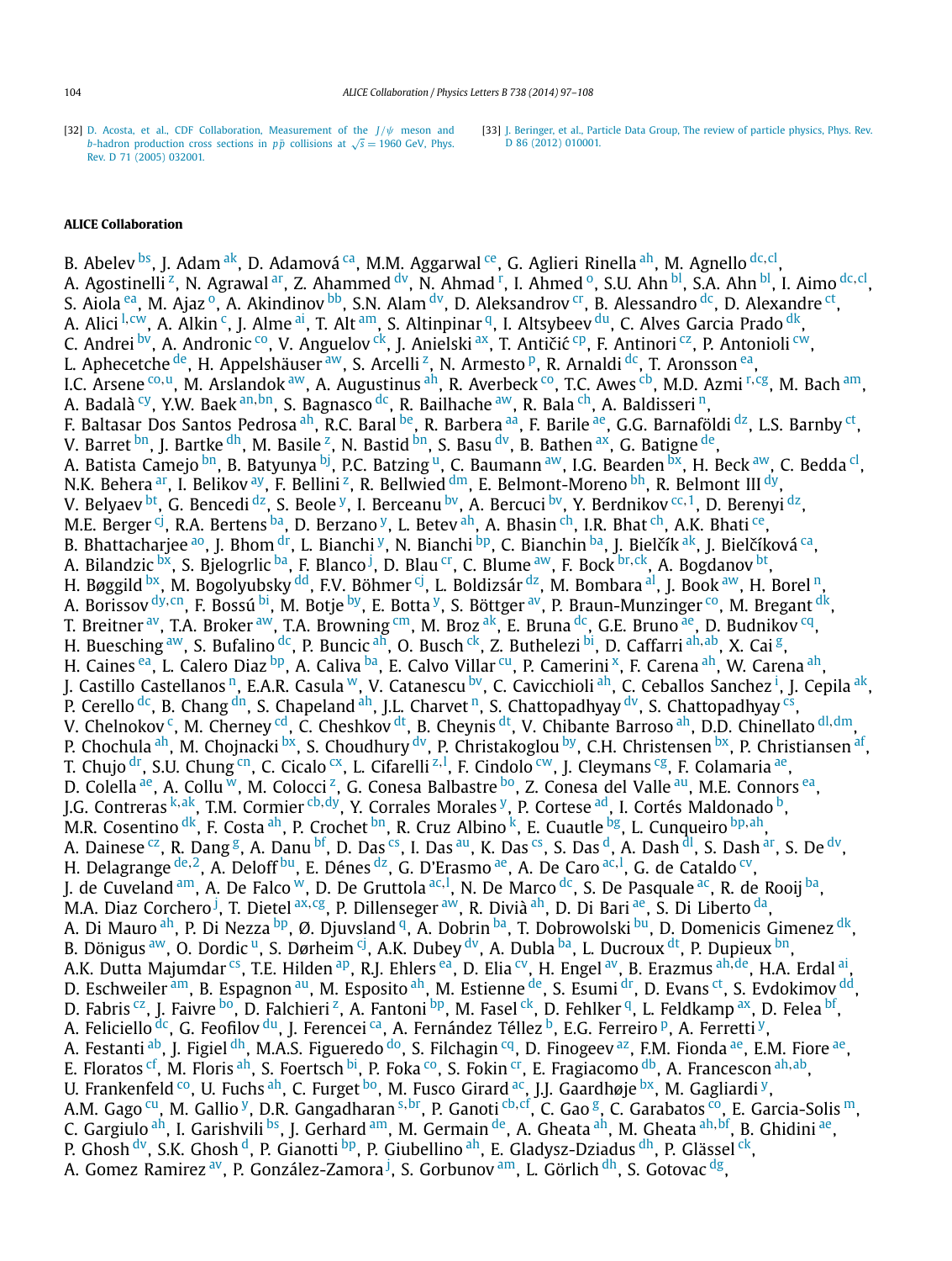L.K. Graczykowski <sup>dx</sup>, A. Grelli <sup>ba</sup>, A. Grigoras <sup>ah</sup>, C. Grigoras <sup>ah</sup>, V. Grigoriev <sup>bt</sup>, A. Grigoryan <sup>a</sup>, S. Grigoryan [bj,](#page-10-0) B. Grinyov<sup>c</sup>, N. Grion [db,](#page-11-0) J.F. Grosse-Oetringhaus [ah,](#page-10-0) J.-Y. Grossiord [dt,](#page-11-0) R. Grosso ah, F. Guber<sup>az</sup>, R. Guernane [bo,](#page-10-0) B. Guerzoni<sup>z</sup>, M. Guilbaud [dt,](#page-11-0) K. Gulbrandsen [bx,](#page-10-0) H. Gulkanyan <sup>a</sup>, M. Gumbo <sup>[cg](#page-10-0)</sup>, T. Gunji <sup>dq</sup>, A. Gupta <sup>ch</sup>, R. Gupta <sup>ch</sup>, K.H. Khan <sup>o</sup>, R. Haake <sup>ax</sup>, Ø. Haaland <sup>q</sup>, C. Hadjidakis <sup>[au](#page-10-0)</sup>, M. Haiduc <sup>bf</sup>, H. Hamagaki <sup>dq</sup>, G. Hamar [dz,](#page-11-0) L.D. Hanratty [ct,](#page-11-0) A. Hansen [bx,](#page-10-0) J.W. Harris [ea,](#page-11-0) H. Hartmann [am,](#page-10-0) A. Harton [m,](#page-9-0) D. Hatzifotiadou CW, S. Hayashi [dq,](#page-11-0) S.T. Heckel [aw,](#page-10-0) M. Heide [ax,](#page-10-0) H. Helstrup [ai](#page-10-0), A. Herghelegiu [bv,](#page-10-0) G. Herrera Corral [k,](#page-9-0) B.A. Hess  $\frac{dg}{dS}$ , K.F. Hetland  $\frac{di}{dS}$ , B. Hippolyte  $\frac{dy}{dS}$ , J. Hladky  $\frac{bd}{dS}$ , P. Hristov  $\frac{dh}{dS}$ , M. Huang  $\frac{q}{dS}$ , T.J. Humanic <[s](#page-10-0)up>s</sup>, N. Hussain <sup>ao</sup>, D. Hu[t](#page-10-0)ter <sup>am</sup>, D.S. Hwang <sup>t</sup>, R. Ilkaev <sup>cq</sup>, I. Ilkiv <sup>bu</sup>, M. Inaba <sup>[dr](#page-11-0)</sup>, G.M. Innocenti <sup>y</sup>, C. Ionita <sup>ah</sup>, M. Ippolitov <sup>c[r](#page-10-0)</sup>, M. Irfan <sup>r</sup>, M. Ivanov <sup>co</sup>, V. Ivanov <sup>cc</sup>, A. Jachołkowski <sup>aa</sup>, P.M. Jacobs <sup>br</sup>, C. Jahnke <sup>dk</sup>, H.J. Jang <sup>bl</sup>, M.A. Janik <sup>dx</sup>, P.H.S.Y. Jayarathna <sup>dm</sup>, C. Jena <sup>ab</sup>, S. Jena <sup>dm</sup>, R.T. Jimenez Bustamante <sup>bg</sup>, P.G. Jones <sup>ct</sup>, H. Jung <sup>an</sup>, A. Jusko <sup>ct</sup>, V. Kadyshevskiy <sup>[bj](#page-10-0)</sup>, S. Kalcher <sup>am</sup>, P. Kalinak <sup>bc</sup>, A. Kalweit <sup>ah</sup>, J. Kamin <sup>[aw](#page-10-0)</sup>, J.H. Kang <sup>eb</sup>, V. Kaplin <sup>bt</sup>, S. Kar <sup>dv</sup>, A. Karasu Uysal <sup>bm</sup>, O. Karavichev [az,](#page-10-0) T. Karavicheva [az](#page-10-0), E. Karpechev az, U. Kebschull [av,](#page-10-0) R. Keidel [ec,](#page-11-0) D.L.D. Keijdener [ba,](#page-10-0) M.M. Khan <sup>[r](#page-10-0),3</sup>, P. Khan <sup>cs</sup>, S.A. Khan <sup>dv</sup>, A. Khanzadeev <sup>cc</sup>, Y. Kharlov <sup>dd</sup>, B. Kileng <sup>ai</sup>, B. Kim <sup>eb</sup>, D.W. Kim <sup>[bl](#page-10-0),an</sup>, D.J. Kim <sup>dn</sup>, J.S. Kim <sup>an</sup>, M. Kim <sup>an</sup>, M. Kim <sup>[eb](#page-11-0)</sup>, S. Kim <sup>[t](#page-10-0)</sup>, T. Kim <sup>eb</sup>, S. Kirsch <sup>am</sup>, I. Kisel <sup>am</sup>, S. Kiselev <sup>bb</sup>, A. Kisiel <sup>dx</sup>, G. Kiss <sup>dz</sup>, J.L. Klay <sup>[f](#page-9-0)</sup>, J. Klein <sup>ck</sup>, C. Klein-Bösing <sup>ax</sup>, A. Kluge <sup>ah</sup>, M.L. Knichel <sup>co</sup>, A.G. Knospe <sup>di</sup>, C. Kobdaj <sup>[df](#page-11-0),[ah](#page-10-0)</sup>, M. Kofarago <sup>ah</sup>, M.K. Köhler <sup>[co](#page-11-0)</sup>, T. Kollegger <sup>am</sup>, A. Kolojvari <sup>du</sup>, V. Kondratiev <sup>[du](#page-11-0)</sup>, N. Kondratyeva <sup>bt</sup>, A. Konevskikh <sup>az</sup>, V. Kovalenko <sup>du</sup>, M. Kowalski <sup>dh</sup>, S. Kox <sup>bo</sup>, G. Koyithatta Meethaleveedu [ar,](#page-10-0) J. Kral [dn,](#page-11-0) I. Králik [bc,](#page-10-0) A. Kravčáková [al,](#page-10-0) M. Krelina [ak,](#page-10-0) M. Kretz [am,](#page-10-0) M. Krivda <sup>[ct](#page-11-0),[bc](#page-10-0)</sup>, F. Krizek <sup>ca</sup>, E. Kryshen <sup>ah</sup>, M. Krzewicki <sup>[co](#page-11-0),am</sup>, V. Kučera <sup>ca</sup>, Y. Kucheriaev <sup>[cr](#page-11-0), 2</sup>, T. Kugathasan <sup>ah</sup>, C. Kuhn <sup>ay</sup>, P.G. Kuijer <sup>[by](#page-10-0)</sup>, I. Kulakov <sup>[aw](#page-10-0)</sup>, J. Kumar <sup>ar</sup>, P. Kurashvili <sup>bu</sup>, A. Kurepin <sup>az</sup>, A.B. Kurepin <sup>[az](#page-10-0)</sup>, A. Kuryakin<sup>cq</sup>, S. Kushpil<sup>ca</sup>, M.J. Kweon [at](#page-10-0), [ck,](#page-10-0) Y. Kwon <sup>eb</sup>, P. Ladron de Guevara <sup>bg</sup>, C. Lagana Fernandes  $d\vec{k}$ , I. Lakomov  $d\vec{u}$ , R. Langoy  $d\vec{w}$ , C. Lara  $d\vec{v}$ , A. Lardeux  $d\vec{e}$ , A. Lattuca  $\vec{y}$ , S.L. La Pointe <sup>[ba](#page-10-0), dc</sup>, P. La Rocca <sup>aa</sup>, R. Lea <sup>x</sup>, L. Leardini <sup>ck</sup>, G.R. Lee <sup>ct</sup>, I. Legrand <sup>ah</sup>, J. Lehnert <sup>[aw](#page-10-0)</sup>, R.C. Lemmon <sup>bz</sup>, V. Lenti <sup>cv</sup>, E. Leogrande <sup>[ba](#page-10-0)</sup>, M. Leoncino <sup>y</sup>, I. León Monzón <sup>dj</sup>, P. Lévai <sup>dz</sup>, S. Li <sup>[g](#page-9-0), bn</sup>, J. Lien <sup>dw</sup>, R. Lietava <sup>[ct](#page-11-0)</[s](#page-10-0)up>, S. Lindal <sup>u</sup>, V. Lindenstruth <sup>am</sup>, C. Lippmann <sup>co</sup>, M.A. Lisa <sup>s</sup>, H.M. Ljunggren <sup>af</sup>, D.F. Lodato  $^{ba}$ , P.I. Loenne [q,](#page-10-0) V.R. Loggins  $^{dy}$ , V. Loginov  $^{bt}$ , D. Lohner  $^{ck}$ , C. Loizides  $^{br}$  $^{br}$  $^{br}$ , X. Lopez  $^{bn}$  $^{bn}$  $^{bn}$ , E. López Torres <sup>[i](#page-9-0)</sup>, X.-G. Lu <sup>[ck](#page-10-0)</sup>, P. Luettig <sup>aw</sup>, M. Lunardon <sup>ab</sup>, G. Luparello <sup>[ba](#page-10-0),x</sup>, R. Ma <sup>ea</sup>, A. Maevskaya <sup>az</sup>, M. Mager <sup>[ah](#page-10-0)</sup>, D.P. Mahapatra <sup>be</sup>, S.M. Mahmood <sup>u</sup>, A. Maire <sup>[ck](#page-10-0), ay</sup>, R.D. Majka <sup>ea</sup>, M. Malaev <sup>cc</sup>, I. Maldonado Cervantes <sup>[bg](#page-10-0)</sup>, L. Malinina [bj](#page-10-0), [4,](#page-11-0) D. Mal'Kevich [bb,](#page-10-0) P. Malzacher <sup>co</sup>, A. Mamonov <sup>cq</sup>, L. Manceau <sup>dc</sup>, V. Manko <sup>cr</sup>, F. Manso <sup>bn</sup>, V. Manzari <sup>cv</sup>, M. Marchisone <sup>[bn,](#page-10-0) y</sup>, J. Mareš <sup>bd</sup>, G.V. Margagliotti<sup>[x](#page-10-0)</sup>, A. Margotti CW, A. Marín CO, C. Markert [di,](#page-11-0) M. Marquard [aw,](#page-10-0) I. Martashvili [dp,](#page-11-0) N.A. Martin CO, P. Martinengo [ah](#page-10-0), M.I. Martínez [b,](#page-9-0) G. Martínez García [de,](#page-11-0) J. Martin Blanco de, Y. Martynov<sup>c</sup>, A. Mas de, S. Masciocchi <sup>co</sup>, M. Masera <sup>y</sup>, A. Masoni Cx, L. Massacrier <sup>de</sup>, A. Mastroserio <sup>ae</sup>, A. Matyja <sup>[dh](#page-11-0)</sup>, C. Mayer <sup>dh</sup>, J. Mazer <sup>dp</sup>, M.A. Mazzoni <sup>da</sup>, F. Meddi <sup>[v](#page-10-0)</sup>, A. Menchaca-Rocha [bh,](#page-10-0) J. Mercado Pérez <sup>ck</sup>, M. Meres <sup>aj</sup>, Y. Miake <sup>dr</sup>, K. Mikhaylov <sup>[bj](#page-10-0),bb</s[u](#page-10-0)p>, L. Milano <sup>ah</sup>, J. Milosevic <sup>u,5</sup>, A. Mischke <sup>ba</sup>, A.N. Mishra <sup>as</sup>, D. Miśkowiec <sup>co</sup>, J. Mitra <sup>dv</sup>, C.M. Mitu <sup>bf</sup>, J. Mlynarz <sup>dy</sup>, N. Mohammadi <sup>ba</sup>, B. Mohanty <sup>[bw](#page-10-0),dv</sup>, L. Molnar <sup>[ay](#page-10-0)</sup>, L. Montaño Zetina <sup>k</sup>, E. Montes <sup>[j](#page-9-0)</sup>, M. Morando <sup>ab</sup>, D.A. Moreira De Godoy <sup>dk</sup>, S. Moretto <sup>ab</sup>, A. Morreale <sup>de</sup>, A. Morsch <sup>ah</sup>, V. Muccifora <sup>bp</sup>, E. Mudnic <sup>dg</sup>, D. Mühlheim <sup>ax</sup>, S. Muhuri <sup>dv</sup>, M. Mukherjee <sup>dv</sup>, H. Müller <sup>ah</sup>, M.G. Munhoz <sup>dk</sup>, S. Murray <sup>cg</sup>, L. Musa <sup>[ah](#page-10-0)</sup>, J. Musinsky <sup>bc</sup>, B.K. Nandi <sup>ar</sup>, R. Nania <sup>cw</sup>, E. Nappi <sup>cv</sup>, C. Nattrass  $dp$ , K. Nayak [bw,](#page-10-0) T.K. Nayak  $dv$ , S. Nazarenko  $cq$ , A. Nedosekin  $bb$ , M. Nicassio  $\frac{c_0}{c}$ , M. Niculescu <sup>[ah](#page-10-0), bf</sup>, B.S. Nie[l](#page-9-0)sen <sup>bx</sup>, S. Nikolaev <sup>cr</sup>, S. Nikulin <sup>cr</sup>, V. Nikulin <sup>cc</sup>, B.S. Nilsen <sup>cd</sup>, F. Noferini <sup>l,cw</sup>, P. Nomokonov <sup>bj</sup>, G. Nooren <sup>ba</sup>, J. Norman <sup>do</sup>, A. Nyanin <sup>cr</sup>, J. Nystrand <sup>q</sup>, H. Oeschler <sup>ck</sup>, S. Oh <sup>ea</sup>, S.K. Oh<sup>.[bk](#page-10-0),[an](#page-10-0),6</sup>, A. Okatan <sup>bm</sup>, L. Olah <sup>dz</sup>, J. Oleniacz <sup>dx</sup>, A.C. Oliveira Da Silva <sup>dk</sup>, J. Onderwaater <sup>co</sup>, C. Oppedisano <sup>dc</sup>, A. Ortiz Velasquez [bg](#page-10-0), [af,](#page-10-0) A. Oskarsson af, J. Otwinowski [dh](#page-11-0),[co,](#page-11-0) K. Oyama [ck,](#page-10-0) M. Ozdemir [aw](#page-10-0), e. Oppeursano et al. Oruz verasquez of the Oskarsson et al. Ouwnowski et al. Oyania et al. Ozdei P. Sahoo [as,](#page-10-0) Y. Pachmayer [ck,](#page-10-0) M. Pachr [ak,](#page-10-0) P. Pagano [ac](#page-10-0), G. Paic<sup>bg</sup>, F. Painke [am,](#page-10-0) C. Pajares P. S.K. Pal [dv,](#page-11-0) A. Palmeri<sup>[cy](#page-11-0)</sup>, D. Pant<sup>ar</sup>, V. Papikyan<sup>a</sup>, G.S. Pappalardo Cy, P. Pareek [as,](#page-10-0) W.J. Park Co, S. Parmar Ce, A. Passfeld  $ax$ , D.I. Patalakha  $\frac{dd}{dx}$  $\frac{dd}{dx}$  $\frac{dd}{dx}$ , V. Paticchio  $cy$ , B. Paul  $cs$ , T. Pawlak  $dx$ , T. Peitzmann  $ba$ , H. Pereira Da Costa<sup>[n](#page-10-0)</sup>, E. Pereira De Oliveira Filho<sup>dk</sup>, D. Peresunko<sup>cr</sup>, C.E. Pérez Lara [by,](#page-10-0) A. Pesci<sup>cw</sup>, V. Peskov<sup>aw</sup>, Y. Pestov<sup>e</sup>, V. Petráček <sup>ak</sup>, M. Petran [ak,](#page-10-0) M. Petris [bv,](#page-10-0) M. Petrovici bv, C. Petta [aa,](#page-10-0) S. Piano <sup>db</sup>, M. Pikna [aj](#page-10-0), P. Pillot <sup>de</sup>, O. Pinazza <sup>[cw](#page-11-0),ah</sup>, L. Pinsky <sup>dm</sup>, D.B. Piyarathna [dm,](#page-11-0) M. Płoskoń <sup>[br](#page-10-0)</sup>, M. Planinic [ds](#page-11-0),[cp,](#page-11-0) J. Pluta [dx,](#page-11-0) S. Pochybova [dz,](#page-11-0) P.L.M. Podesta-Lerma [dj,](#page-11-0) M.G. Poghosyan [cd](#page-10-0)*,*[ah,](#page-10-0) E.H.O. Pohjoisaho [ap,](#page-10-0)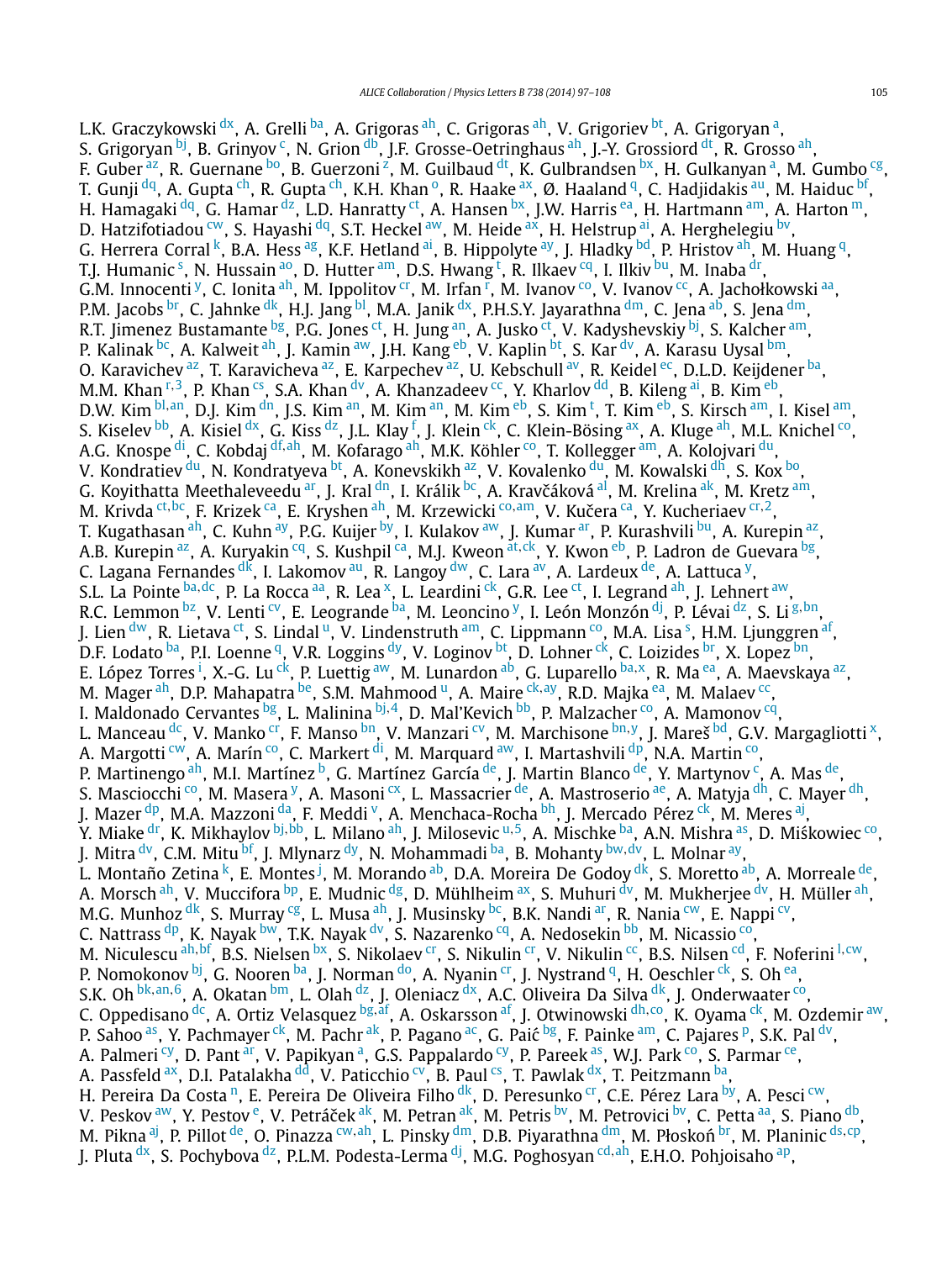<span id="page-9-0"></span>B. Polichtchouk <sup>dd</sup>, N. Poljak <sup>[cp](#page-11-0),ds</sup>, A. Pop <sup>[bv](#page-10-0)</sup>, S. Porteboeuf-Houssais <sup>bn</sup>, J. Porter <sup>br</sup>, B. Potukuchi <sup>ch</sup>, S.K. Prasad <sup>[dy](#page-11-0),d</sup>, R. Preghenella <sup>[cw](#page-11-0),l</sup>, F. Prino <sup>dc</sup>, C.A. Pruneau <sup>dy</sup>, I. Pshenichnov <sup>az</sup>, G. Puddu <sup>w</sup>, P. Pujahari <sup>[dy](#page-11-0)</sup>, V. Punin <sup>cq</sup>, J. Putschke <sup>dy</sup>, H. Qvigstad <sup>u</sup>, A. Rachevski <sup>db</sup>, S. Raha <sup>d</sup>, J. Rak <sup>dn</sup>, A. Rakotozafindrabe <sup>n</sup>, L. Ramello <sup>ad</sup>, R. Raniwala <sup>ci</sup>, S. Raniwala <sup>ci</sup>, S.S. Räsänen <sup>ap</sup>, B.T. Rascanu <sup>aw</sup>, D. Rathee <sup>ce</sup>, A.W. Rauf<sup>o</sup>, V. Razazi <sup>w</sup>, K.F. Read <sup>dp</sup>, J.S. Real <sup>bo</sup>, K. Redlich <sup>[bu](#page-10-0), 7</sup>, R.J. Reed <sup>[dy](#page-11-0),ea</sup>, A. Rehman <sup>q</sup>, P. Reichelt [aw](#page-10-0), M. Reicher [ba,](#page-10-0) F. Reidt [ah,](#page-10-0) R. Renfordt [aw,](#page-10-0) A.R. Reolon <sup>[bp](#page-10-0)</sup>, A. Reshetin [az,](#page-10-0) F. Rettig [am,](#page-10-0) J.-P. Revol <sup>ah</sup>, K. Reygers <sup>ck</sup>, V. Riabov <sup>cc</sup>, R.A. Ricci <sup>bq</sup>, T. Richert <sup>af</sup>, M. Richter <sup>u</sup>, P. Riedler <sup>ah</sup>, W. Riegler <sup>ah</sup>, F. Riggi <sup>aa</sup>, A. Rivetti <sup>dc</sup>, E. Rocco <sup>ba</sup>, M. Rodríguez Cahuantzi <sup>b</sup>, A. Rodriguez Manso <sup>[by](#page-10-0)</sup>, K. Røed <sup>u</sup>, E. Rogochaya <sup>[bj](#page-10-0)</sup>, S. Rohni <sup>ch</sup>, D. Rohr <sup>am</sup>, D. Röhrich <sup>q</sup>, R. Romita <sup>[bz](#page-10-0),[do](#page-11-0)</sup>, F. Ronchetti <sup>bp</sup>, L. Ronflette <sup>de</sup>, P. Rosnet <sup>bn</sup>, A. Rossi <sup>ah</sup>, F. Roukoutakis <sup>cf</sup>, A. Roy <sup>[as](#page-10-0)</sup>, C. Roy <sup>ay</sup>, P. Roy <sup>cs</sup>, A.J. Rubio Montero <sup>j</sup>, R. Rui <sup>x</sup>, R. Russo <sup>y</sup>, E. Ryabinkin <sup>cr</sup>, Y. Ryabov <sup>[cc](#page-10-0)</sup>, A. Rybicki <sup>dh</sup>, S. Sadovsky <sup>dd</sup>, K. Šafařík <sup>ah</sup>, B. Sahlmuller <sup>[aw](#page-10-0)</sup>, R. Sahoo <sup>as</sup>, P.K. Sahu <sup>be</sup>, J. Saini <sup>dv</sup>, S. Sakai <sup>[bp](#page-10-0),[br](#page-10-0)</[s](#page-10-0)up>, C.A. Salgado <sup>p</sup>, J. Salzwedel <sup>s</sup>, S. Sambyal <sup>ch</sup>, V. Samsonov<sup>cc</sup>, X. Sanchez Castro <sup>[ay](#page-10-0)</sup>, F.J. Sánchez Rodríguez <sup>dj</sup>, L. Šándor <sup>bc</sup>, A. Sandoval <sup>bh</sup>, M. Sano <sup>dr</sup>, G. Santagati <sup>aa</sup>, D. Sarkar <sup>dv</sup>, E. Scapparone <sup>[cw](#page-11-0)</sup>, F. Scarlassara <sup>[ab](#page-10-0)</sup>, R.P. Scharenberg <sup>cm</sup>, C. Schiaua <sup>[bv](#page-10-0)</sup>, R. Schicker <sup>ck</sup>, C. Schmidt <sup>co</sup>, H.R. Schmidt <sup>ag</sup>, S. Schuchmann <sup>[aw](#page-10-0)</sup>, J. Schukraft <sup>[ah](#page-10-0)</sup>, M. Schulc <sup>[ak](#page-10-0)</sup>, T. Schuster <sup>ea</sup>, Y. Schutz <sup>[de](#page-11-0),ah</sup>, K. Schwarz <sup>co</sup>, K. Schweda <sup>co</sup>, G. Scioli <sup>z</sup>, E. Scomparin <sup>dc</sup>, R. Scott <sup>dp</sup>, G. Segato <sup>ab</sup>, J.E. Seger <sup>cd</sup>, Y. Sekiguchi <sup>dq</sup>, I. Selyuzhenkov <sup>co</sup>, J. Seo <sup>cn</sup>, E. Serradilla <sup>j,bh</sup>, A. Sevcenco <sup>[bf](#page-10-0)</sup>, A. Shabetai <sup>de</sup>, G. Shabratova <sup>bj</sup>, R. Shahoyan <sup>ah</sup>, A. Shangaraev <sup>[dd](#page-11-0)</sup>, N. Sharma <sup>dp</sup>, S. Sharma <sup>ch</sup>, K. Shigaki <sup>aq</sup>, K. Shtejer <sup>[y](#page-10-0), i</sup>, Y. Sibiriak <sup>cr</sup>, S. Siddhanta <sup>cx</sup>, T. Siemiarczuk <sup>bu</sup>, D. Silvermyr <sup>cb</sup>, C. Silvestre <sup>[bo](#page-10-0)</sup>, G. Simatovic [ds,](#page-11-0) R. Singaraju <sup>dv</sup>, R. Singh <sup>ch</sup>, S. Singha <sup>[dv,](#page-11-0) bw</sup>, V. Singhal <sup>[dv](#page-11-0)</sup>, B.C. Sinha <sup>dv</sup>, T. Sinha <sup>cs</sup>, B. Sitar <sup>aj</sup>, M. Sitta <sup>ad</sup>, T.B. Skaali<sup>u</sup>, K. Skjerdal<sup>[q](#page-10-0)</sup>, M. Slupecki [dn,](#page-11-0) N. Smirnov [ea,](#page-11-0) R.J.M. Snellings <sup>ba</sup>, C. Søgaard <sup>af</sup>, R. Soltz <sup>bs</sup>, J. Song <sup>cn</sup>, M. Song <sup>eb</sup>, F. Soramel <sup>ab</sup>, S. Sorensen <sup>dp</sup>, M. Spacek <sup>ak</sup>, E. Spiriti <sup>[bp](#page-10-0)</sup>, I. Sputowska <sup>dh</sup>, M. Spyropoulou-Sta[s](#page-10-0)sinaki <sup>cf</sup>, B.K. Srivastava <sup>cm</sup>, J. Stachel <sup>ck</sup>, I. Stan <sup>bf</sup>, G. Stefanek <sup>bu</sup>, M. Steinpreis <sup>s</sup>, E. Stenlund <sup>af</sup>, G. Steyn <sup>bi</sup>, J.H. Stiller <sup>ck</sup>, D. Stocco <sup>de</sup>, M. Stolpovskiy <sup>dd</sup>, P. Strmen <sup>[aj](#page-10-0)</sup>, A.A.P. Suaide <sup>[dk](#page-11-0)</sup>, T. Sugitate <sup>aq</sup>, C. Suire <sup>au</sup>, M. Suleymanov<sup>o</sup>, R. Sultanov [bb,](#page-10-0) M. Šumbera <sup>ca</sup>, T. Susa <sup>cp</sup>, T.J.M. Symons <sup>br</sup>, A. Szabo<sup>aj</sup>, A. Szanto de Toledo <sup>dk</sup>, I. Szarka [aj,](#page-10-0) A. Szczepankiewicz <sup>ah</sup>, M. Szymanski [dx,](#page-11-0) J. Takahashi [dl,](#page-11-0) M.A. Tangaro <sup>ae</sup>, J.D. Tapia Takaki <sup>[au](#page-10-0),8</sup>, A. Tarantola Peloni <sup>aw</sup>, A. Tarazona Martinez <sup>ah</sup>, M.G. Tarzila <sup>bv</sup>, A. Tauro <sup>ah</sup>, G. Tejeda Muñoz <sup>b</sup>, A. Telesca <sup>ah</sup>, C. Terrevoli <sup>w</sup>, J. Thäder <sup>co</sup>, D. Thomas <sup>ba</sup>, R. Tieulent <sup>dt</sup>, A.R. Timmins [dm,](#page-11-0) A. Toia [aw](#page-10-0), [cz,](#page-11-0) V. Trubnikov c, W.H. Trzaska [dn](#page-11-0), T. Tsuji [dq,](#page-11-0) A. Tumkin [cq,](#page-11-0) R. Turrisi [cz](#page-11-0), T.S. Tveter [u,](#page-10-0) K. Ullaland [q,](#page-10-0) A. Uras [dt,](#page-11-0) G.L. Usai [w,](#page-10-0) M. Vajzer [ca,](#page-10-0) M. Vala [bc](#page-10-0)*,*[bj,](#page-10-0) L. Valencia Palomo [bn,](#page-10-0) S. Vallero <sup>[y](#page-10-0), [ck](#page-10-0)</sup>, P. Vande Vyvre <sup>ah</sup>, J. Van Der Maarel <sup>ba</sup>, J.W. Van Hoorne <sup>ah</sup>, M. van Leeuwen <sup>ba</sup>, A. Vargas <sup>b</sup>, M. Vargyas [dn,](#page-11-0) R. Varma [ar,](#page-10-0) M. Vasileiou [cf,](#page-10-0) A. Vasiliev [cr,](#page-11-0) V. Vechernin [du,](#page-11-0) M. Veldhoen <sup>ba</sup>, A. Velure [q](#page-10-0), M. Varma ar, M. Vasileiou cf, A. Vasiliev cr, V. Vechernin du, M. Veldhoen <sup>ba</sup>, A. Velure q, M. Venaruzzo <sup>[x](#page-10-0),bq</sup>, E. Vercellin <sup>y</sup>, S. Vergara Limón <sup>b</sup>, R. Vernet <sup>h</sup>, M. Verweij <sup>dy</sup>, L. Vickovic <sup>dg</sup>, G. Viesti <sup>ab</sup>, J. Viinikainen <sup>dn</sup>, Z. Vilakazi <sup>bi</sup>, O. Villalobos Baillie <sup>ct</sup>, A. Vinogradov <sup>cr</sup>, L. Vinogradov <sup>[du](#page-11-0)</sup>, Y. Vinogradov <sup>cq</sup>, T. Virgili <sup>ac</sup>, Y.P. Viyogi <sup>dv</sup>, A. Vodopyanov <sup>bj</sup>, M.A. Völkl <sup>[ck](#page-10-0)</sup>, K. Voloshin <sup>bb</sup>, S.A. Voloshin <sup>dy</sup>, G. Volpe <sup>[ah](#page-10-0)</sup>, B. von Haller <sup>ah</sup>, I. Vorobyev <sup>[du](#page-11-0)</sup>, D. Vranic <sup>[co](#page-11-0),ah</sup>, J. Vrláková <sup>[al](#page-10-0)</sup>, B. Vulpescu <sup>bn</sup>, A. Vyushin <sup>cq</sup>, B. Wagner <sup>q</sup>, J. Wagner <sup>co</sup>, V. Wagner <sup>ak</sup>, M. Wang <sup>g, [de](#page-11-0)</sup>, Y. Wang <sup>[ck](#page-10-0)</sup>, D. Watanabe <sup>dr</sup>, M. Weber <sup>[ah](#page-10-0), dm</sup>, J.P. Wessels <sup>ax</sup>, U. Westerhoff<sup>[ax](#page-10-0)</sup>, J. Wiechula <sup>ag</sup>, J. Wikne <sup>u</sup>, M. Wilde <sup>ax</sup>, G. Wilk <sup>bu</sup>, J. Wilkinson Ck, M.C.S. Williams CW B. Windelband Ck, M. Winn Ck, C.G. Yaldo <sup>dy</sup>, Y. Yamaguchi <sup>d[q](#page-10-0)</sup>, H. Yang <sup>ba</sup>, P. Yang <sup>g</sup>, S. Yang <sup>q</sup>, S. Yano <sup>aq</sup>, S. Yasnopolskiy  $\rm cr$ , J. Yi  $\rm cn$ , Z. Yin  $\rm g$ , I.-K. Yoo  $\rm cn$ , I. Yushmanov  $\rm cr$ , V. Zaccolo  $\rm ^{bx}$ , C. Zach  $\rm ^{ak}$ , A. Zaman  $\rm ^o$ , C. Zampolli CW, S. Zaporozhets [bj,](#page-10-0) A. Zarochentsev [du,](#page-11-0) P. Závada [bd,](#page-10-0) N. Zaviyalov Cq, H. Zbroszczyk [dx,](#page-11-0) I.S. Zgura <sup>bf</sup>, M. Zhalov <sup>cc</sup>, H. Zhang <sup>g</sup>, X. Zhang <sup>g, br</sup>, Y. Zhang <sup>g</sup>, C. Zhao <sup>u</sup>, N. Zhigareva <sup>bb</sup>, D. Zhou <sup>g</sup>, F. Zhou g, Y. Zhou <sup>ba</sup>, Zhuo Zhou [q,](#page-10-0) H. Zhu g, J. Zhu g, X. Zhu g, A. Zichichi <sup>1, z</sup>, A. Zimmermann [ck,](#page-10-0) M.B. Zimmermann [ax](#page-10-0), [ah,](#page-10-0) G. Zinovjev<sup>c</sup>, Y. Zoccarato <sup>dt</sup>, M. Zyzak [aw](#page-10-0)

<sup>a</sup> *A.I. Alikhanyan National Science Laboratory (Yerevan Physics Institute) Foundation, Yerevan, Armenia*

<sup>b</sup> *Benemérita Universidad Autónoma de Puebla, Puebla, Mexico*

<sup>c</sup> *Bogolyubov Institute for Theoretical Physics, Kiev, Ukraine*

<sup>&</sup>lt;sup>d</sup> Bose Institute, Department of Physics and Centre for Astroparticle Physics and Space Science (CAPSS), Kolkata, India

<sup>e</sup> *Budker Institute for Nuclear Physics, Novosibirsk, Russia*

<sup>f</sup> *California Polytechnic State University, San Luis Obispo, CA, United States*

<sup>g</sup> *Central China Normal University, Wuhan, China*

<sup>h</sup> *Centre de Calcul de l'IN2P3, Villeurbanne, France*

<sup>i</sup> *Centro de Aplicaciones Tecnológicas y Desarrollo Nuclear (CEADEN), Havana, Cuba*

<sup>j</sup> *Centro de Investigaciones Energéticas Medioambientales y Tecnológicas (CIEMAT), Madrid, Spain*

<sup>k</sup> *Centro de Investigación y de Estudios Avanzados (CINVESTAV), Mexico City and Mérida, Mexico*

<sup>l</sup> *Centro Fermi – Museo Storico della Fisica e Centro Studi e Ricerche "Enrico Fermi", Rome, Italy*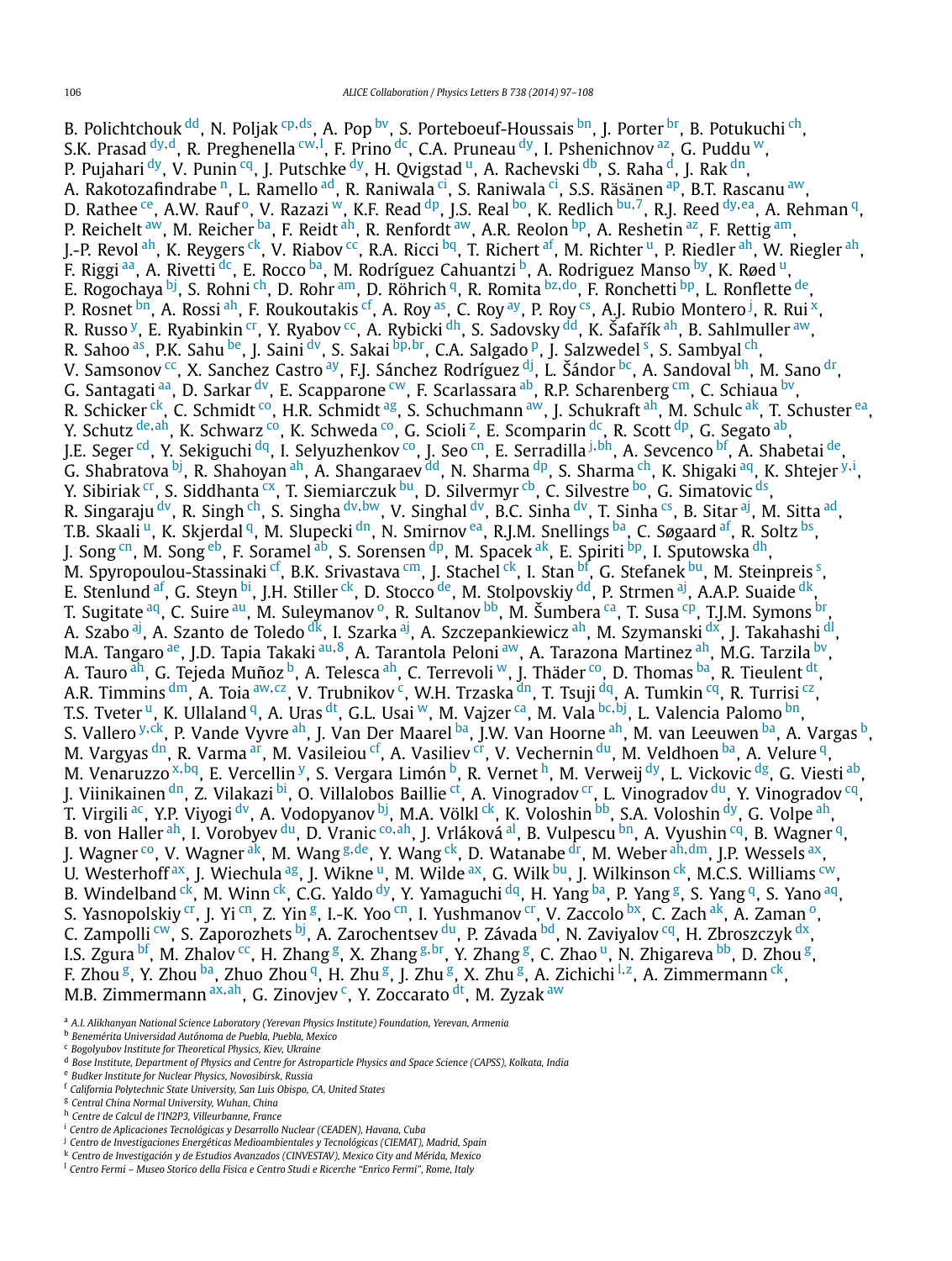<span id="page-10-0"></span><sup>m</sup> *Chicago State University, Chicago, USA*

- <sup>n</sup> *Commissariat à l'Energie Atomique, IRFU, Saclay, France*
- <sup>o</sup> *COMSATS Institute of Information Technology (CIIT), Islamabad, Pakistan*
- <sup>p</sup> Departamento de Física de Partículas and IGFAE, Universidad de Santiago de Compostela, Santiago de Compostela, Spain
- <sup>q</sup> *Department of Physics and Technology, University of Bergen, Bergen, Norway*
- <sup>r</sup> *Department of Physics, Aligarh Muslim University, Aligarh, India*
- <sup>s</sup> *Department of Physics, Ohio State University, Columbus, OH, United States*
- <sup>t</sup> *Department of Physics, Sejong University, Seoul, South Korea*
- <sup>u</sup> *Department of Physics, University of Oslo, Oslo, Norway*
- <sup>v</sup> *Dipartimento di Fisica dell'Università 'La Sapienza' and Sezione INFN Rome, Italy*
- <sup>w</sup> *Dipartimento di Fisica dell'Università and Sezione INFN, Cagliari, Italy*
- <sup>x</sup> *Dipartimento di Fisica dell'Università and Sezione INFN, Trieste, Italy*
- <sup>y</sup> *Dipartimento di Fisica dell'Università and Sezione INFN, Turin, Italy*
- <sup>z</sup> *Dipartimento di Fisica e Astronomia dell'Università and Sezione INFN, Bologna, Italy*
- aa *Dipartimento di Fisica e Astronomia dell'Università and Sezione INFN, Catania, Italy*
- ab *Dipartimento di Fisica e Astronomia dell'Università and Sezione INFN, Padova, Italy*
- ac *Dipartimento di Fisica 'E.R. Caianiello' dell'Università and Gruppo Collegato INFN, Salerno, Italy*
- ad Dipartimento di Scienze e Innovazione Tecnologica dell'Università del Piemonte Orientale and Gruppo Collegato INFN, Alessandria, Italy
- ae *Dipartimento Interateneo di Fisica 'M. Merlin' and Sezione INFN, Bari, Italy*
- af *Division of Experimental High Energy Physics, University of Lund, Lund, Sweden*
- ag *Eberhard Karls Universität Tübingen, Tübingen, Germany*
- ah *European Organization for Nuclear Research (CERN), Geneva, Switzerland*
- ai *Faculty of Engineering, Bergen University College, Bergen, Norway*
- aj *Faculty of Mathematics, Physics and Informatics, Comenius University, Bratislava, Slovakia*
- ak *Faculty of Nuclear Sciences and Physical Engineering, Czech Technical University in Prague, Prague, Czech Republic*
- al *Faculty of Science, P.J. Šafárik University, Košice, Slovakia*
- am *Frankfurt Institute for Advanced Studies, Johann Wolfgang Goethe-Universität Frankfurt, Frankfurt, Germany*
- an *Gangneung-Wonju National University, Gangneung, South Korea*
- ao *Gauhati University, Department of Physics, Guwahati, India*
- ap *Helsinki Institute of Physics (HIP), Helsinki, Finland*
- aq *Hiroshima University, Hiroshima, Japan*
- ar *Indian Institute of Technology Bombay (IIT), Mumbai, India*
- as *Indian Institute of Technology Indore, Indore (IITI), India*
- at *Inha University, Incheon, South Korea*
- au *Institut de Physique Nucléaire d'Orsay (IPNO), Université Paris-Sud, CNRS-IN2P3, Orsay, France*
- av *Institut für Informatik, Johann Wolfgang Goethe-Universität Frankfurt, Frankfurt, Germany*
- aw *Institut für Kernphysik, Johann Wolfgang Goethe-Universität Frankfurt, Frankfurt, Germany*
- ax *Institut für Kernphysik, Westfälische Wilhelms-Universität Münster, Münster, Germany*
- ay *Institut Pluridisciplinaire Hubert Curien (IPHC), Université de Strasbourg, CNRS-IN2P3, Strasbourg, France*
- az *Institute for Nuclear Research, Academy of Sciences, Moscow, Russia*
- ba *Institute for Subatomic Physics of Utrecht University, Utrecht, Netherlands*
- bb *Institute for Theoretical and Experimental Physics, Moscow, Russia*
- bc *Institute of Experimental Physics, Slovak Academy of Sciences, Košice, Slovakia*
- bd *Institute of Physics, Academy of Sciences of the Czech Republic, Prague, Czech Republic*
- be *Institute of Physics, Bhubaneswar, India*
- bf *Institute of Space Science (ISS), Bucharest, Romania*
- bg *Instituto de Ciencias Nucleares, Universidad Nacional Autónoma de México, Mexico City, Mexico*
- bh *Instituto de Física, Universidad Nacional Autónoma de México, Mexico City, Mexico*
- bi *iThemba LABS, National Research Foundation, Somerset West, South Africa*
- bj *Joint Institute for Nuclear Research (JINR), Dubna, Russia*
- bk *Konkuk University, Seoul, South Korea*
- bl *Korea Institute of Science and Technology Information, Daejeon, South Korea*
- bm *KTO Karatay University, Konya, Turkey*
- bn *Laboratoire de Physique Corpusculaire (LPC), Clermont Université, Université Blaise Pascal, CNRS-IN2P3, Clermont-Ferrand, France*
- bo *Laboratoire de Physique Subatomique et de Cosmologie, Université Grenoble-Alpes, CNRS-IN2P3, Grenoble, France*
- bp *Laboratori Nazionali di Frascati, INFN, Frascati, Italy*
- bq *Laboratori Nazionali di Legnaro, INFN, Legnaro, Italy*
- br *Lawrence Berkeley National Laboratory, Berkeley, CA, United States*
- bs *Lawrence Livermore National Laboratory, Livermore, CA, United States*
- bt *Moscow Engineering Physics Institute, Moscow, Russia*
- bu *National Centre for Nuclear Studies, Warsaw, Poland*
- bv *National Institute for Physics and Nuclear Engineering, Bucharest, Romania*
- bw *National Institute of Science Education and Research, Bhubaneswar, India*
- bx *Niels Bohr Institute, University of Copenhagen, Copenhagen, Denmark*
- by *Nikhef, National Institute for Subatomic Physics, Amsterdam, Netherlands*
- bz *Nuclear Physics Group, STFC Daresbury Laboratory, Daresbury, United Kingdom*
- 
- ca *Nuclear Physics Institute, Academy of Sciences of the Czech Republic, Rež ˇ u Prahy, Czech Republic*
- cb *Oak Ridge National Laboratory, Oak Ridge, TN, United States*
- cc *Petersburg Nuclear Physics Institute, Gatchina, Russia*
- cd *Physics Department, Creighton University, Omaha, NE, United States*
- ce *Physics Department, Panjab University, Chandigarh, India*
- cf *Physics Department, University of Athens, Athens, Greece*
- cg *Physics Department, University of Cape Town, Cape Town, South Africa*
- ch *Physics Department, University of Jammu, Jammu, India*
- ci *Physics Department, University of Rajasthan, Jaipur, India*
- cj *Physik Department, Technische Universität München, Munich, Germany*
- ck *Physikalisches Institut, Ruprecht-Karls-Universität Heidelberg, Heidelberg, Germany*
- cl *Politecnico di Torino, Turin, Italy*
- cm *Purdue University, West Lafayette, IN, United States*